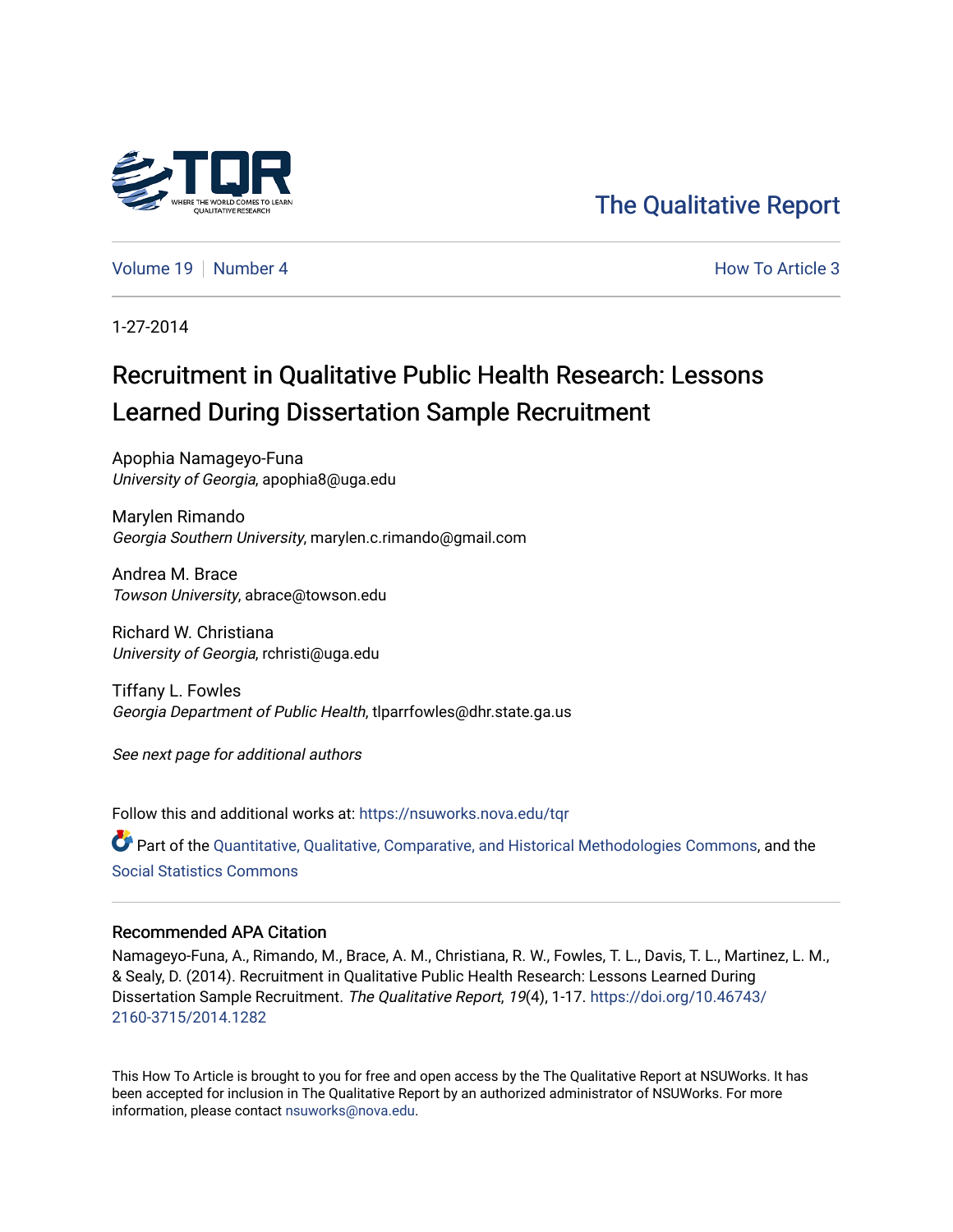# **Qualitative Research Graduate Certificate** Indulge in Culture Exclusively Online . 18 Credits **LEARN MORE**

# Recruitment in Qualitative Public Health Research: Lessons Learned During Dissertation Sample Recruitment

# Abstract

The purpose of this article is to describe the recruitment challenges faced by eight public health graduate students when conducting qualitative dissertation research. The authors summarize their dissertation studies, describe recruitment challenges, and provide strategies and recommendations used to address challenges. The authors identified twelve recruitment issues which they grouped into three major categories: (a) obtaining consent; (b) working with gatekeepers; and (c) accessing participants. The authors propose three recommendations to consider in participant recruitment, which are: (a) collaborate with gatekeepers; (b) use additional recruitment tools; and (c) understand your target population. The compilation of experiences from multiple graduate students from a diverse selection of topics provides valuable insight and resources when planning a qualitative research study in the field of public health.

# Keywords

Recruitment, Graduate Student, ParticipantAccess, Informed Consent, Gatekeepers

# Creative Commons License

@ 0®

This work is licensed under a [Creative Commons Attribution-Noncommercial-Share Alike 4.0 License](https://creativecommons.org/licenses/by-nc-sa/4.0/).

# Authors

Apophia Namageyo-Funa, Marylen Rimando, Andrea M. Brace, Richard W. Christiana, Tiffany L. Fowles, Teaniese L. Davis, Lourdes M. Martinez, and Diadrey-Anne Sealy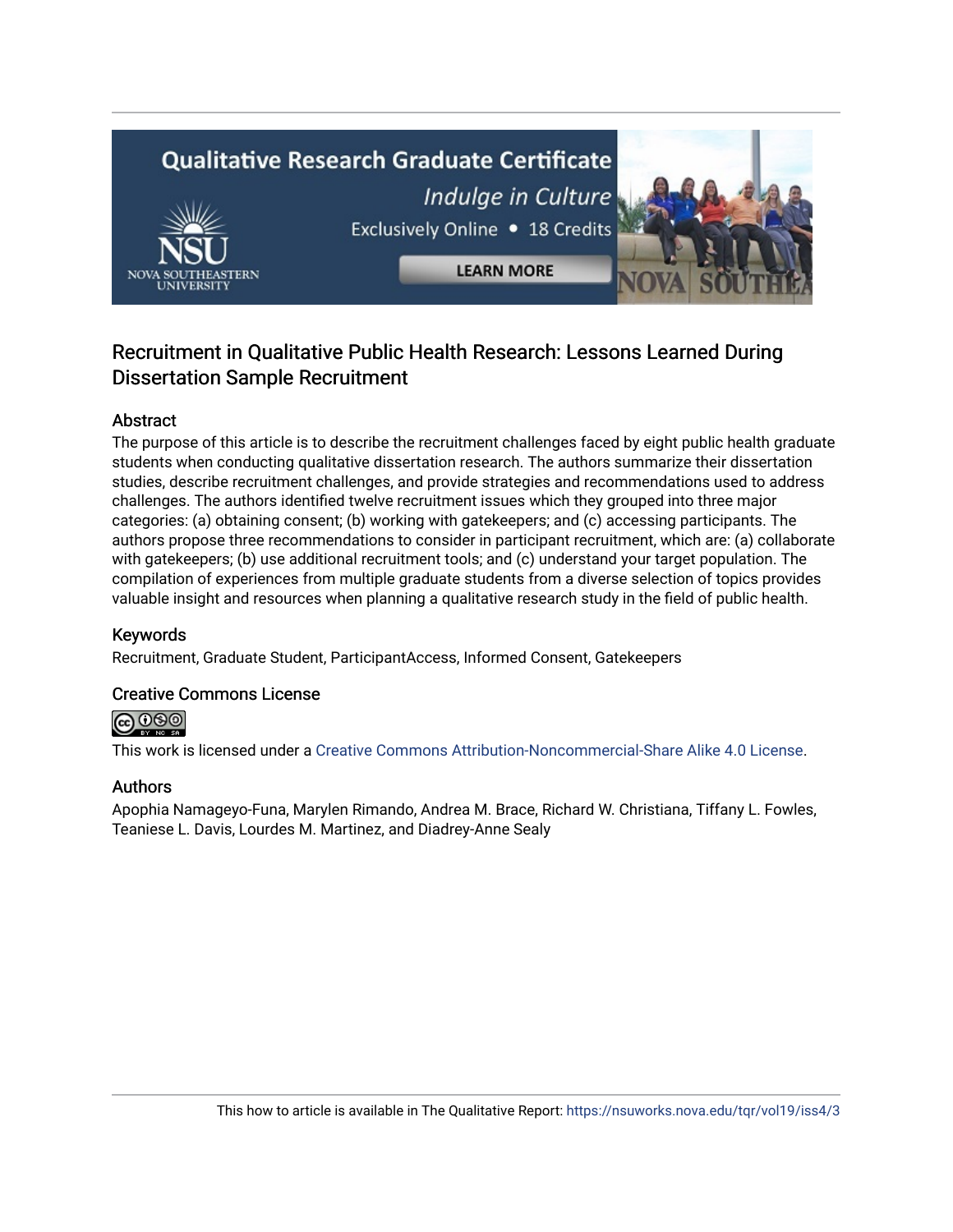

*The Qualitative Report* 2014 Volume 19, How To Article 1, 1-17 http://www.nova.edu/ssss/QR/QR19/namageyo-funa1.pdf

# **Recruitment in Qualitative Public Health Research: Lessons Learned During Dissertation Sample Recruitment**

Apophia Namageyo-Funa University of Georgia, Athens, Georgia USA Marylen Rimando Georgia Southern University, Statesboro, Georgia USA Andrea M. Brace Towson University, Towson, Maryland USA Richard W. Christiana University of Georgia, Athens, Georgia USA Tiffany L. Fowles Georgia Department of Public Health, Atlanta, Georgia USA Teaniese L. Davis Emory University, Atlanta, Georgia USA Lourdes M. Martinez University of Georgia, Athens, Georgia USA Diadrey-Anne Sealy Loma Linda University, Loma Linda, California USA

*The purpose of this article is to describe the recruitment challenges faced by eight public health graduate students when conducting qualitative dissertation research. The authors summarize their dissertation studies, describe recruitment challenges, and provide strategies and recommendations used to address challenges. The authors identified twelve recruitment issues which they grouped into three major categories: (a) obtaining consent; (b) working with gatekeepers; and (c) accessing participants. The authors propose three recommendations to consider in participant recruitment, which are: (a) collaborate with gatekeepers; (b) use additional recruitment tools; and (c) understand your target population. The compilation of experiences from multiple graduate students from a diverse selection of topics provides valuable insight and resources when planning a qualitative research study in the field of public health. Keywords: Recruitment, Graduate Student, Participant Access, Informed Consent, Gatekeepers*

# **Introduction**

Successful participant recruitment is an important aspect of conducting qualitative research. Determining the most effective recruitment methods suited for a qualitative research study may appear challenging for researchers. Researchers conducting qualitative studies in health-related fields have encountered challenges in recruiting specific target populations, such as low-income or underserved minorities (Jones, Steeves, & Williams, 2009; Joseph, Kaplan, & Pasick, 2007; Renert, Russell-Mayhew, & Arthur, 2013) and in using traditional methods of recruitment such as flyers, letters, and media advertisements with minorities (Eide & Allen, 2005; Jones et al., 2009). Furthermore, researchers have reported misunderstandings among participants and gatekeepers (one who controls access to participants) about the research study during recruitment, limited financial resources, and lack of trained support staff (Felsen, Shaw, Ferrante, Lacroix, & Crabtree, 2010; Renert et al.,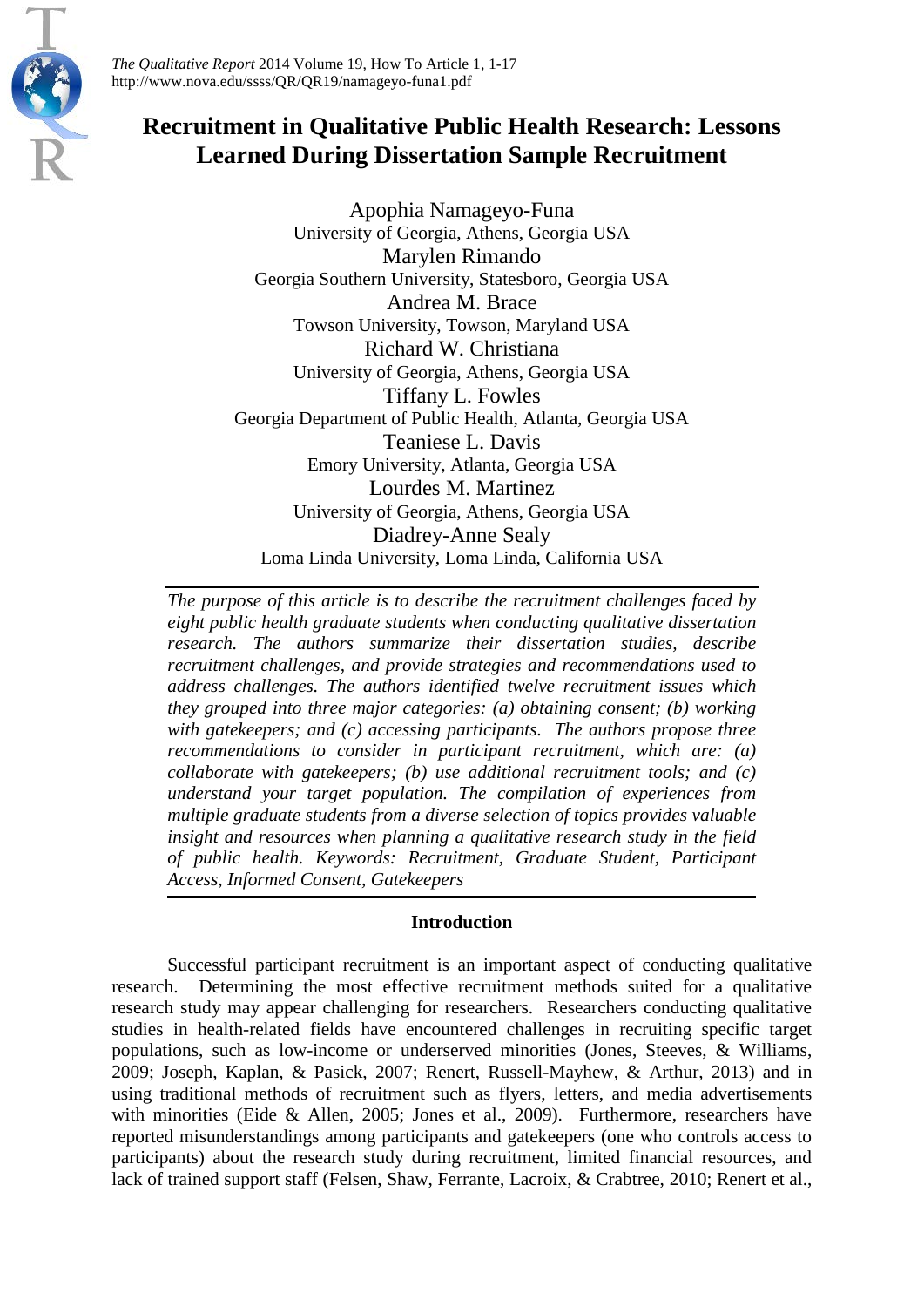2013). Although faced with challenges, researchers have noted successful recruitment strategies. These strategies are:

- 1. Collaborating with health care providers and community gatekeepers trusted by the participants (Felsen et al., 2010; Porter & Lanes, 2000; Renert et al., 2013; Spratling, 2012);
- 2. Using face-to-face recruitment with participants in clinical settings (Felsen et al., 2010; Spratling, 2012)
- 3. Using word of mouth from participants and gatekeepers (Jones et al., 2009); and
- 4. Building trust with participants (Eide et al., 2005; Felsen et al., 2010).

Literature exists on the recruitment challenges and successes of conducting qualitative research on health issues; however, there is a paucity of published literature on the recruitment challenges and successes of graduate students using qualitative methods to conduct public health research (Eide et al., 2005; Morrison, Gregory, Thibodeau, & Copeland, 2012; Spratling, 2012). Graduate students encounter various challenges and successes during the recruitment phase of their thesis or dissertation. Graduate students may possess limited research experience, funds, time, established rapport with gatekeepers, and support from a research team when faced with recruitment challenges. Understanding the recruitment challenges and lessons learned of graduate students is a valuable resource for current and future graduate students completing a thesis or dissertation as well as early career professionals; herein referred to as novice researchers.

To address an aspect of this gap in the literature, we, eight novice researchers whom are enrolled in or recently completed a doctoral program, collaborated to write this article on our experiences recruiting participants for our dissertations. The purpose of this article is to provide insight into the recruitment challenges and opportunities faced by graduate students when conducting qualitative dissertation research. In this article, we:

- 1) summarize our dissertation research studies;
- 2) describe our recruitment challenges and how we addressed them; and
- 3) conclude with recommendations for novice researchers.

Although some of our dissertations were mixed method study designs, this article will solely focus on the recruitment challenges and successes for the qualitative methods. Furthermore, the findings of our dissertations are in various stages of manuscript preparation and are not reported in this article.

#### **Summary of Research Studies**

The topics of our eight studies included a stealth nutrition intervention, physical activity, sexual concurrency, HIV testing, communication about sexual health, type-2 diabetes, hypertension, and cervical cancer. Table 1 presents a summary of each study organized by author, and includes the purpose, sample description, number of participants (N), data collection method, recruitment setting, recruitment tool, incentive, and data collection period. We recruited participants using convenience or purposive sampling methods. Participants varied in demographics and the sample sizes ranged from 21 to 42 participants. Seven authors used semi-structured interviews and two authors used focus group discussions. Participants were recruited from a middle school, college campus, clinical settings, hair salon, and community settings.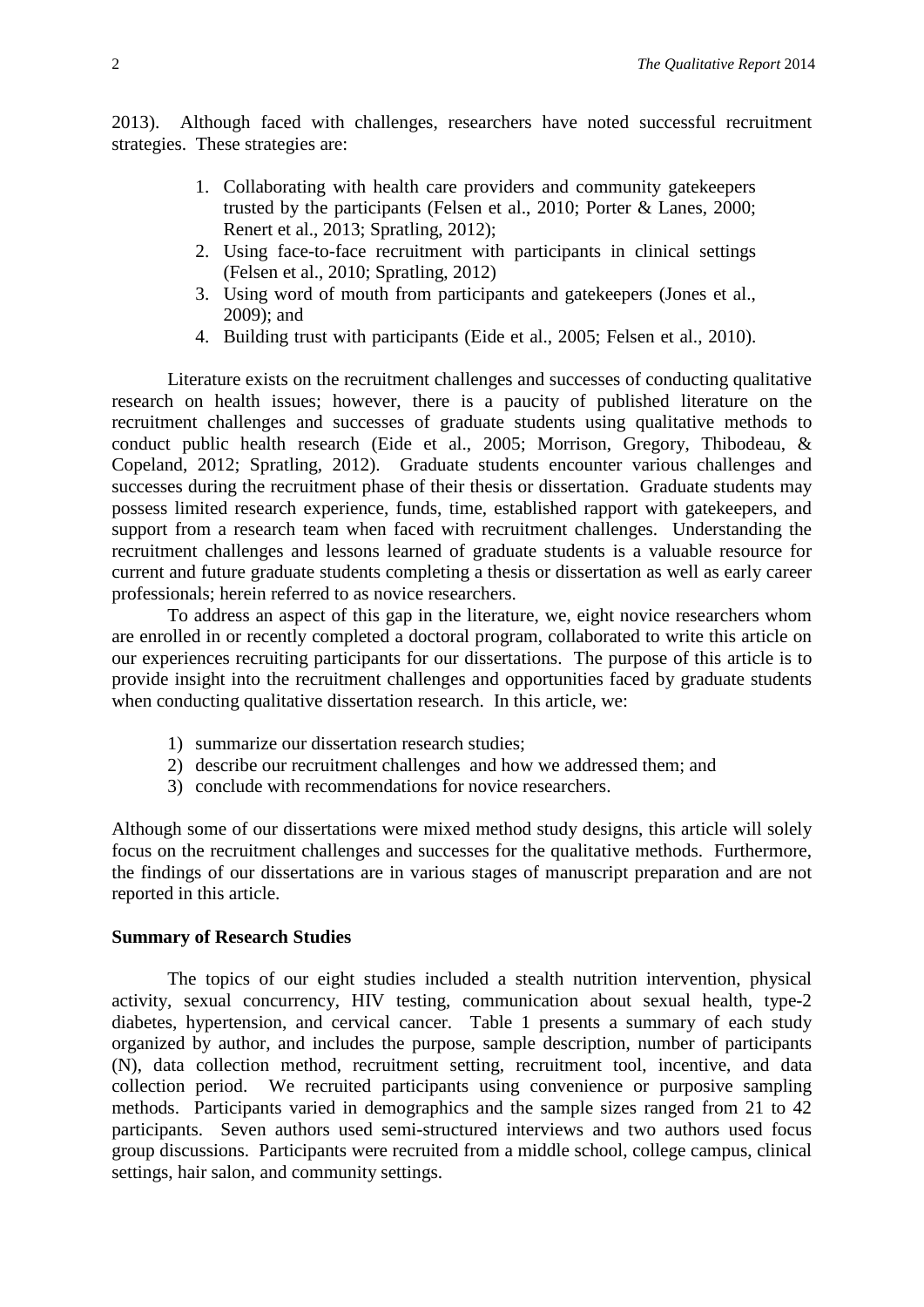Table 1. Summary of Dissertation Research Studies

| Author                  | Purpose                  | Sample                  | ${\bf N}$     | Data        | Recruitment   | Recruitment   | Incentive     | Data           |
|-------------------------|--------------------------|-------------------------|---------------|-------------|---------------|---------------|---------------|----------------|
|                         |                          | Description             |               | Collection  | Setting       | Tool          |               | Collection     |
|                         |                          |                         |               | Method      |               |               |               | Period         |
|                         |                          |                         |               |             |               |               |               | (Months)       |
| Brace*                  | To examine the impact    | Under-graduate          | 28            | Focus       | College       | Flyers        | Gift card     | 3.5            |
|                         | of a stealth nutrition   | college students        | (4 focus      | group       | classroom     | Face-to-face  | for focus     |                |
|                         | intervention on          | $(18-23 \text{ years})$ | groups with   | discussions |               | E-mails,      | group         |                |
|                         | promoting healthy        |                         | $6 - 8$       |             |               | Academic      | \$10)         |                |
|                         | eating among college     |                         | participants  |             |               | advisors      |               |                |
|                         | students                 |                         | each)         |             |               |               |               |                |
|                         |                          |                         |               | Semi-       |               |               | Gift card     |                |
|                         |                          |                         | 16            | structured  |               |               | for           |                |
|                         |                          |                         |               | interviews  |               |               | interview     |                |
|                         |                          |                         |               |             |               |               | $(\$20)$      |                |
| Christiana*             | To examine youths'       | Rural youth             | 24            | Semi-       | Middle        | Informational | Gift card     | $\overline{2}$ |
|                         | participation in         | $(10-14 \text{ years})$ |               | structured  | school        | letters to    | \$10)         |                |
|                         | noncompetitive outdoor   |                         |               | interviews  |               | parents       |               |                |
|                         | physical activity        |                         |               |             |               |               |               |                |
| Davis $\overline{\ast}$ | To understand African    | Self-identified         | 41            | Semi-       | Respondent-   | Post-cards    | Cash $(\$10)$ | $\overline{7}$ |
|                         | American young           | African                 |               | structured  | driven        |               | Referral      |                |
|                         | women's lived            | American                |               | interviews  | sampling      |               | fee           |                |
|                         | experiences with sexual  | women (18-22)           |               |             | from existing |               |               |                |
|                         | concurrency              | years) with a           |               |             | randomized    |               | Cash $(\$25)$ |                |
|                         |                          | history of              |               |             | control trial |               | Participati   |                |
|                         |                          | concurrent              |               |             |               |               | on fee        |                |
|                         |                          | sexual                  |               |             |               |               |               |                |
|                         |                          | partnerships            |               |             |               |               |               |                |
| Sealy*                  | To explore barriers that | Women (25-45)           | 13            | Focus       | Hair salons   | <b>Flyers</b> | Gift          | $\overline{2}$ |
|                         | prevent women from       | years) living on        | (2 focus      | group       |               | Face-to-face  | certificate   |                |
|                         | obtaining Pap smears     | a Caribbean             | groups with 6 | discussions |               | Radio         | $(\$5.00)$    |                |
|                         |                          | Island                  | &7 each)      |             |               | promotion     |               |                |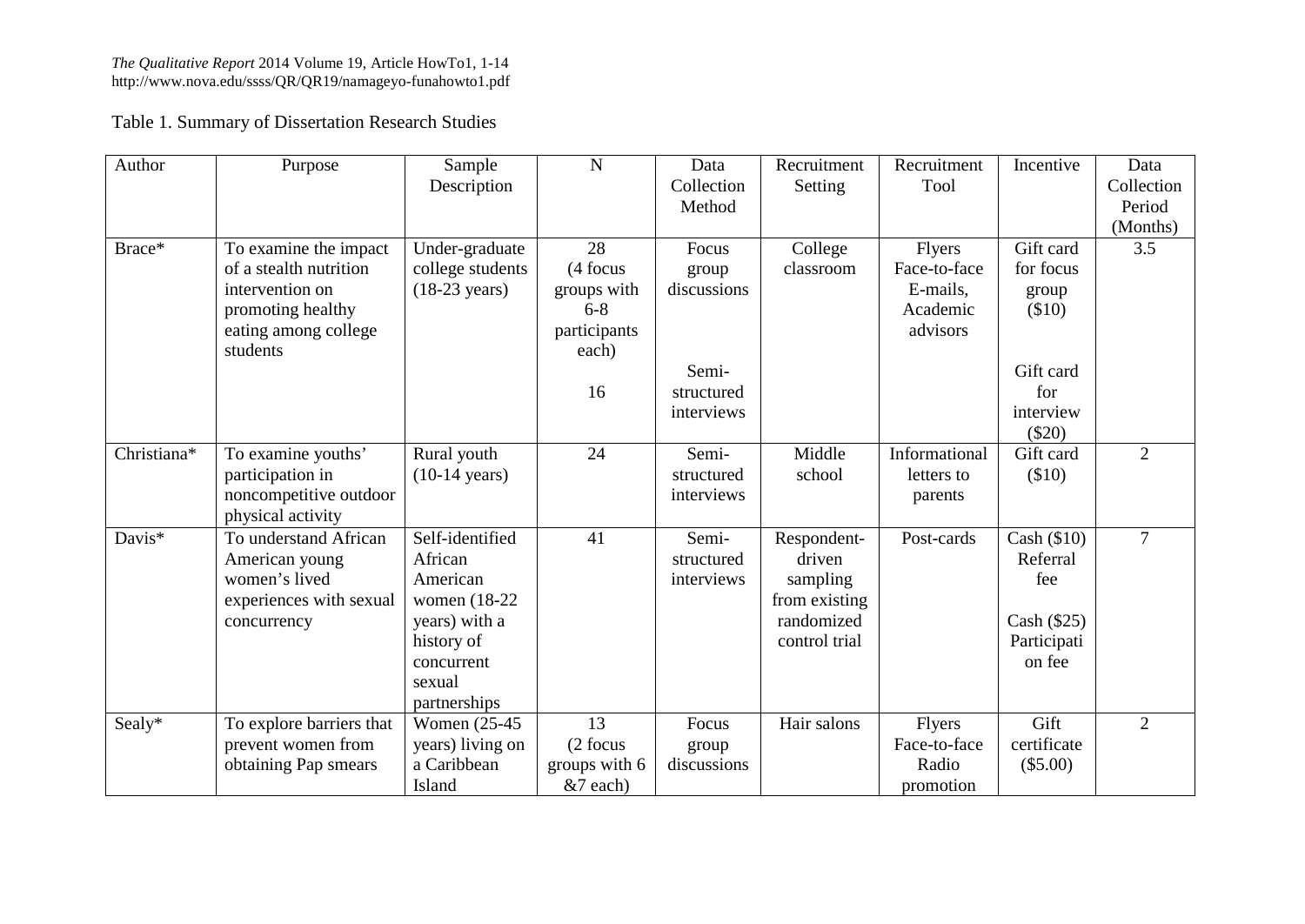| Author    | Purpose                  | Sample                  | $\mathbf N$   | Data       | Recruitment     | Recruitment     | Incentive     | Data           |
|-----------|--------------------------|-------------------------|---------------|------------|-----------------|-----------------|---------------|----------------|
|           |                          | Description             |               | Collection | Setting         | Tool            |               | Collection     |
|           |                          |                         |               | Method     |                 |                 |               | Period         |
|           |                          |                         |               |            |                 |                 |               | (Months)       |
| Fowles*   | To determine what        | Black men $(18+$        | 26            | Semi-      | Community       | <b>Flyers</b>   | Cash $(\$15)$ | $\overline{2}$ |
|           | factors influence black  | years) that live        |               | structured | Settings        | Postcards       |               |                |
|           | men's decision to        | in DeKalb and           |               | interviews |                 | <b>Business</b> |               |                |
|           | obtain an HIV test       | <b>Fulton Counties</b>  |               |            |                 | cards           |               |                |
|           |                          | of Georgia              |               |            |                 | Face-to-face    |               |                |
|           |                          |                         |               |            |                 | Uniforms        |               |                |
|           |                          |                         |               |            |                 | with Logo       |               |                |
| Martinez* | To understand how        | Latino parents          | 42            | Semi-      | Mental health   | <b>Flyers</b>   | Gift card     | $\overline{2}$ |
|           | Latino parents           | and their               | $(21$ dyads   | structured | and substance   | In-clinic       | per dyad      |                |
|           | communicate with their   | adolescent child        | parent/child) | interviews | abuse clinic    | presentations   | $(\$50)$      |                |
|           | adolescents about        | $(12-17 \text{ years})$ |               |            |                 | Counselor       |               |                |
|           | sexual health,           |                         |               |            |                 | referrals       |               |                |
|           | pregnancy prevention     |                         |               |            |                 |                 |               |                |
|           | and sexually             |                         |               |            |                 |                 |               |                |
|           | transmitted diseases     |                         |               |            |                 |                 |               |                |
| Namageyo- | To examine the           | Low income              | 30            | Semi-      | <b>Diabetes</b> | Flyers          | Cash (\$20)   | $\overline{2}$ |
| Funa      | experiences of living    | black men (45-          |               | structured | Clinic          | Face-to-face    |               |                |
|           | with type-2 diabetes     | 65 years) with          |               | interviews |                 |                 |               |                |
|           | among black men          | type-2 diabetes         |               |            |                 |                 |               |                |
| Rimando   | To understand the        | African                 | 28            | Semi-      | <b>Blood</b>    | Flyers          | Gift Card     | $\overline{2}$ |
|           | experiences of older     | American older          |               | structured | pressure        | Face-to-face    | $(\$20)$      |                |
|           | <b>African Americans</b> | adults $(55+$           |               | interviews | Clinic          | Collaboration   |               |                |
|           | diagnosed with           | years) with             |               |            |                 | with clinic     |               |                |
|           | hypertension             | hypertension,           |               |            |                 | staff           |               |                |
|           |                          | low-income,             |               |            |                 |                 |               |                |
|           |                          | uninsured, high         |               |            |                 |                 |               |                |
|           |                          | school                  |               |            |                 |                 |               |                |
|           |                          | education               |               |            |                 |                 |               |                |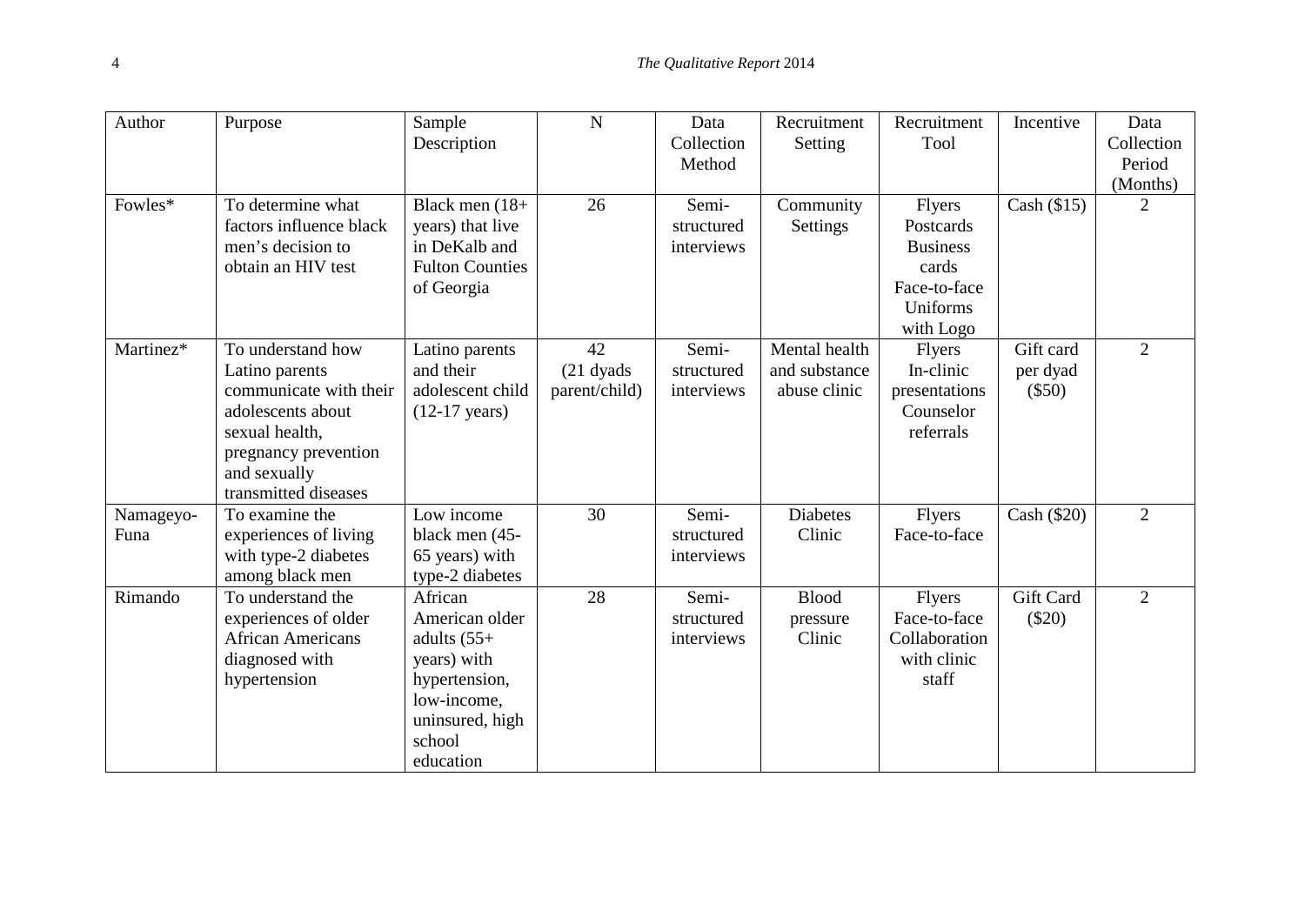We used various tools to recruit participants, including flyers, informational sheets, email, face-to-face interaction, site staff, and radio advertisement. Common recruitment tools were flyers (six studies) and face-to-face recruitment (five studies). Incentives included gift cards, movie tickets, or cash that ranged from a \$5 to \$50 value. Six authors had an average data collection period of 2 months. All studies received Institutional Review Board (IRB) approval.

# **Recruitment Issues**

We identified 12 recruitment issues based on our experiences. Table 2 provides a summary of the recruitment issues, alternate recruitment strategies, and recommendations for each recruitment issue. We grouped the recruitment issues into three categories:

- 1) obtaining consent;
- 2) working with gatekeepers trusted by participants; and
- 3) accessing participants.

Other issues that did not fit into the three categories were labeled additional recruitment issues. We each experienced at least one recruitment issue described in this article.

# *Consent*

Researchers use consent forms to ensure participants are aware of the risks and benefits of participating in a research study (Belmont Report, 1978). Although the IRB reviewed and approved our consent forms, some of us encountered recruitment challenges related to consent. These issues included obtaining parental permission when working with minors, participant concern of confidentiality and anonymity, sensitive topics, and participants' health literacy.

# *Obtaining parental permission:*

When implementing a study that includes the recruitment of participants under the age of 18, studies report problems with obtaining parental permission and low parent response rates (Tigges, 2003). Christiana's study focused on a population of rural youth (10 to 14 years of age) in the southeast United States. To recruit participants, Christiana sent an informational sheet describing the study to parents and asked for signed parental permission. Christiana experienced slow recruitment of participants and many unresponsive parents. Slow recruitment may have been due to a lack of trust between the researcher and the potential participants. To overcome this challenge, Christiana collaborated with the school administration, a group of people trusted by and familiar to the parents. The school administration assisted Christiana by sending the informational sheets to parents to introduce them to the study. This change in recruitment strategy facilitated obtaining parental permission for the underage participants, therefore enabling the recruitment of participants into Christiana's study.

# *Participant concern for confidentiality and anonymity:*

Confidentiality and anonymity may be a concern to participants, especially vulnerable groups, such as undocumented immigrants and those practicing risky behaviors (Allen et al.,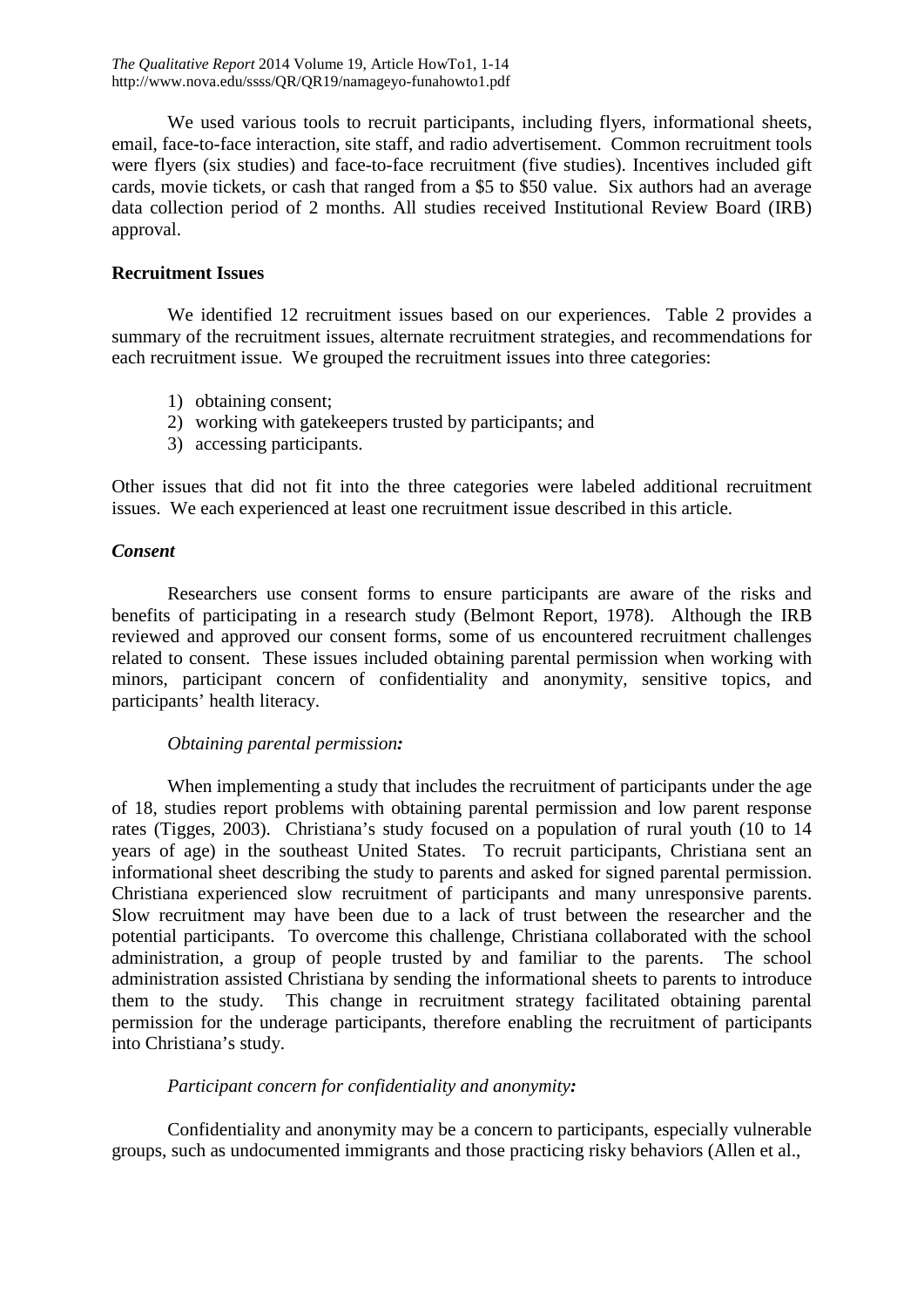| Author                   | Recruitment<br><b>Issues</b>                                                                   | <b>Alternate Recruitment Strategy</b>                                                                                                                                                                                                                                                                                                                                                                                                  | Recommendation                                                                                                                                                             |  |  |  |  |
|--------------------------|------------------------------------------------------------------------------------------------|----------------------------------------------------------------------------------------------------------------------------------------------------------------------------------------------------------------------------------------------------------------------------------------------------------------------------------------------------------------------------------------------------------------------------------------|----------------------------------------------------------------------------------------------------------------------------------------------------------------------------|--|--|--|--|
| <b>Obtaining Consent</b> |                                                                                                |                                                                                                                                                                                                                                                                                                                                                                                                                                        |                                                                                                                                                                            |  |  |  |  |
| Christiana               | Securing<br>parental<br>permission<br>(Researcher sent<br>informational<br>sheet to parents)   | Use the school administrators<br>$\bullet$<br>to send informational sheets to<br>the parents                                                                                                                                                                                                                                                                                                                                           | Collaborate<br>$\bullet$<br>with<br>gatekeepers<br>who are trusted<br>by participants                                                                                      |  |  |  |  |
| Martinez                 | Participant<br>concern<br>regarding<br>participation and<br>undocumented<br>citizenship status | Met with clinic staff and<br>shared the informed consent<br>document in English and<br>Spanish<br>Met with clinic staff to discuss<br>study and learn of potential<br>participant concerns about the<br>study. Participants only asked<br>about years of residence in the<br>US instead of their citizenship<br>status                                                                                                                 | Collaborate<br>with<br>gatekeepers<br>who are trusted<br>by participants<br>Understand<br>target<br>population                                                             |  |  |  |  |
| Sealy                    | Hesitation to<br>participate in<br>study due to<br>sensitive topic                             | Appeared on a television and<br>$\bullet$<br>radio talk show (accepted by<br>potential participants) to<br>inform potential participants<br>about the study and researcher<br>Reminder phone calls for<br>potential participants who had<br>expressed interest                                                                                                                                                                         | Collaborate<br>$\bullet$<br>with<br>gatekeepers<br>who are trusted<br>by participants<br>Use additional<br>recruitment<br>strategies<br>Understand<br>target<br>population |  |  |  |  |
| Fowles                   |                                                                                                | Recruitment script was revised<br>$\bullet$<br>to focus less on the sensitive<br>topic of HIV and more on the<br>topic of general men's health                                                                                                                                                                                                                                                                                         | Understand<br>$\bullet$<br>target<br>population                                                                                                                            |  |  |  |  |
| Martinez<br>Davis        | Participant<br>health literacy<br>level                                                        | Met with the parent and child<br>$\bullet$<br>to verbally review the<br>informed consent document<br>Reminded participants of their<br>right to refuse to answer,<br>particularly when a sensitive<br>area arose in the conversation<br>All conversations began with<br>general topics<br>Revise screening questionnaire<br>$\bullet$<br>Allow participants to ask for<br>clarification on questions in the<br>screening questionnaire |                                                                                                                                                                            |  |  |  |  |

Table 2. Summary of Recruitment Issues and Recommendations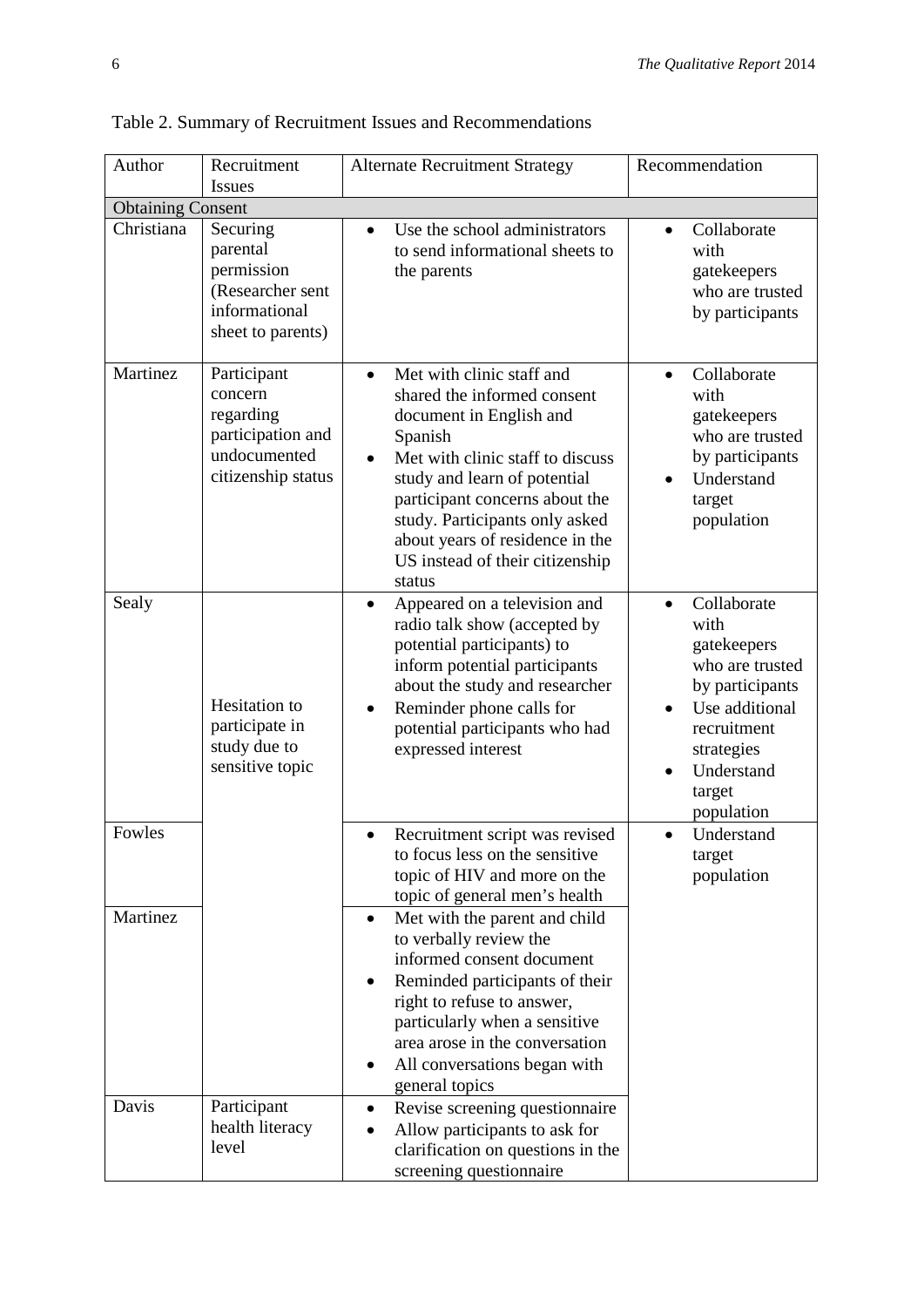| Author                                      | Recruitment                                                       | <b>Alternate Recruitment Strategy</b>                                                                                                                                                                                                                                                       | Recommendation                                                                                                                                                                                            |  |  |  |  |
|---------------------------------------------|-------------------------------------------------------------------|---------------------------------------------------------------------------------------------------------------------------------------------------------------------------------------------------------------------------------------------------------------------------------------------|-----------------------------------------------------------------------------------------------------------------------------------------------------------------------------------------------------------|--|--|--|--|
| Issue<br><b>Involving Gatekeepers</b>       |                                                                   |                                                                                                                                                                                                                                                                                             |                                                                                                                                                                                                           |  |  |  |  |
| Martinez                                    | Time<br>commitment of<br>gatekeepers                              | Obtain support from the<br>$\bullet$<br>gatekeeper's leadership<br>Work one on one with the<br>gatekeeper through the<br>recruitment process                                                                                                                                                | Collaborate with<br>$\bullet$<br>gatekeepers who<br>are trusted by<br>participants<br>(clarify the role<br>and expectations<br>of the gatekeepers<br>in the study)                                        |  |  |  |  |
| <b>Brace</b>                                | Gatekeepers<br>unclear on<br>aspects of the<br>study              | Clarify aspects of the study<br>$\bullet$<br>to gatekeepers                                                                                                                                                                                                                                 | Collaborate with<br>$\bullet$<br>gatekeepers who<br>are trusted by the<br>participants<br>(clarify the study)                                                                                             |  |  |  |  |
| Christiana                                  | Participant<br>perception<br>(fear) of the<br>gatekeeper          | Reassure potential<br>$\bullet$<br>participants that they had no<br>reason to fear                                                                                                                                                                                                          | Understand the<br>$\bullet$<br>target population                                                                                                                                                          |  |  |  |  |
|                                             |                                                                   | Accessing Participants With One Recruitment Strategy                                                                                                                                                                                                                                        |                                                                                                                                                                                                           |  |  |  |  |
| Martinez<br>Rimando<br>Namageyo-<br>Funa    | Use of only one<br>recruitment tool<br>at one<br>recruitment site | Reposition flyers to increase<br>$\bullet$<br>visibility<br>Spend more time at the<br>recruitment site<br>Use face-to-face recruitment                                                                                                                                                      | Collaborate with<br>$\bullet$<br>researchers,<br>faculty, and peers<br>Collaborate with<br>gatekeepers<br>trusted by<br>participants<br>Use additional<br>recruitment tools<br>to recruit<br>participants |  |  |  |  |
| <b>Brace</b><br>Fowles<br>Sealy             | Use of one<br>recruitment tool<br>at many<br>recruitment sites    | Use additional recruitment<br>$\bullet$<br>tools                                                                                                                                                                                                                                            | • Use additional<br>recruitment tools to<br>recruit participants                                                                                                                                          |  |  |  |  |
|                                             | <b>Additional Recruitment Issues</b>                              |                                                                                                                                                                                                                                                                                             |                                                                                                                                                                                                           |  |  |  |  |
| Namageyo-<br>Funa<br><b>Brace</b><br>Fowles | Participant<br>expectations<br>Interview<br>location              | Shorten time frame between<br>$\bullet$<br>recruitment and data<br>collection<br>Be flexible on recruitment<br>$\bullet$<br>times and days<br>Evaluate participants<br>$\bullet$<br>experiences for future studies<br>Solicit help from gatekeepers<br>$\bullet$<br>for access to different | Shorten time<br>$\bullet$<br>frame between<br>recruitment and<br>data collection<br>Understand the<br>target population<br>Collaborate with<br>$\bullet$                                                  |  |  |  |  |
|                                             |                                                                   | locations to interview<br>participants                                                                                                                                                                                                                                                      | gatekeepers<br>trusted by<br>participants                                                                                                                                                                 |  |  |  |  |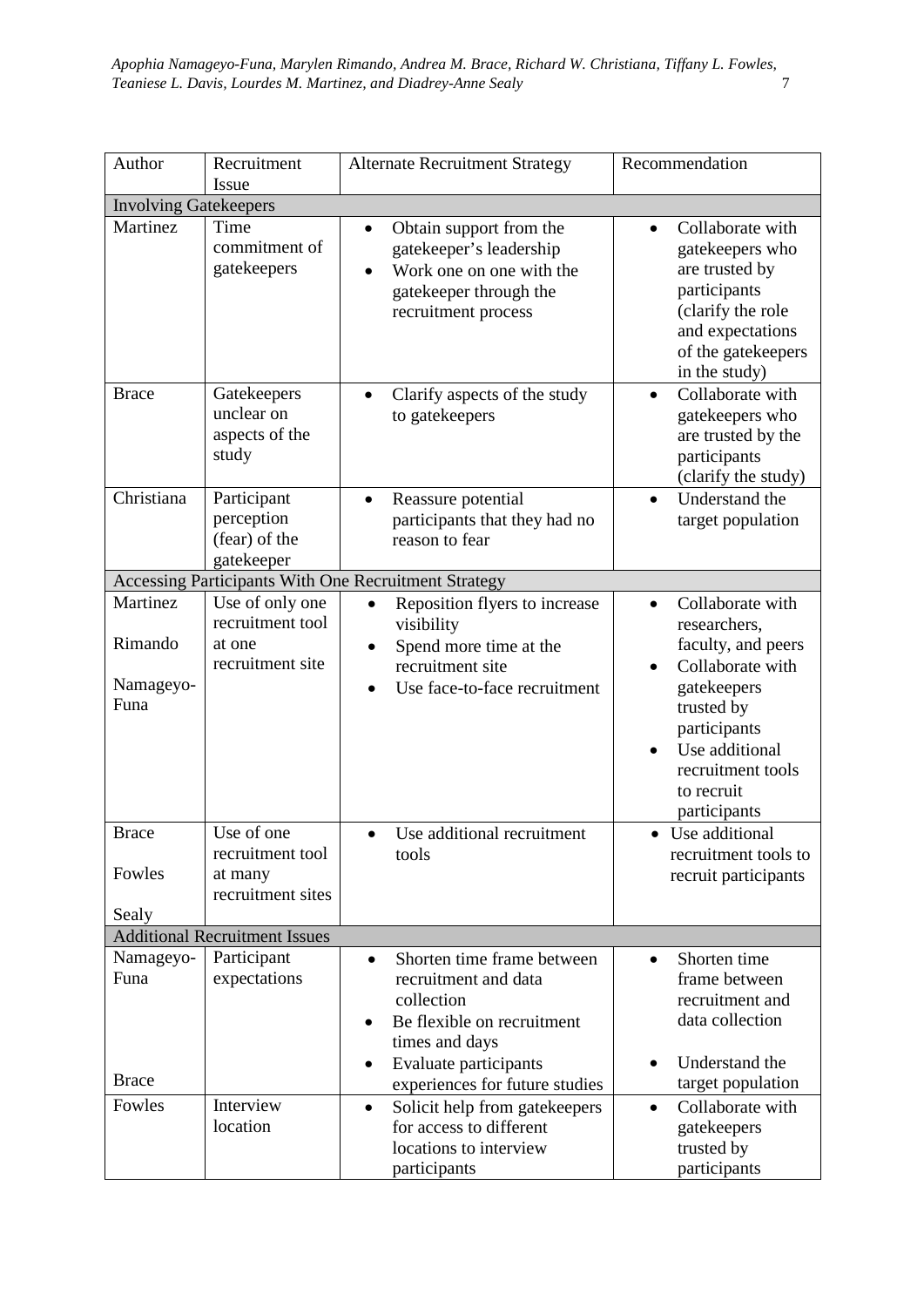2000; Domenech-Rodriguez, Rodriguez, & Davis, 2006; Martinez, McClure, Eddy, Ruth, & Hyers, 2012). Martinez identified issues of confidentiality and anonymity as recruitment challenges. The target population for Martinez's study was a primarily undocumented population of Latino parents and their children (12 to 17 years old). To overcome these recruitment challenges, Martinez met with clinic staff and shared the informed consent document in both English and Spanish. Meeting with clinic staff allowed the staff to ask questions that potential participants may have had regarding confidentiality and anonymity. Martinez did not collect information on citizenship status, residential address, or participant last names. Instead, Martinez de-identified participant data by coding them numerically, further protecting participant anonymity. When offered the opportunity to discuss the study during scheduled programs at the clinic, Martinez described these protections to clinic staff.

#### *Sensitive nature of study topic:*

Aside from participant confidentiality concerns, sensitive study topics can slow recruitment. Researchers must pay special attention to recruitment strategies with sensitive topics or subjects not commonly discussed among potential participants. Recruitment may be slow because potential participants are hesitant to discuss the topic or are not accustomed to verbalizing their sentiments and/or experiences with the topic (Allen et al, 2000).

Sealy experienced this during recruitment for her study on cervical cancer among women on a Caribbean Island. While cervical cancer is a health topic in the Caribbean Islands, its link to sexual and personal behavior often results in residents avoiding the topic. Previous research found that there is little communication about sexuality on the island (Allen et al., 2000). Women in the Caribbean Islands consider it taboo to discuss matters related to reproductive health, especially when speaking with strangers (Allen, DaCosta-Martinez, Wagner, McLetchie, DaGazon-Washington, et al, 2000). Sealy was a stranger to her target population, and this aspect may have slowed participant recruitment. To overcome this challenge, Sealy appeared on a television and radio morning talk show to inform the population about the study and to make the women familiar with the researcher.

Fowles focused on the utilization of HIV testing among adult black men (18 years or older). HIV testing is a sensitive topic among black men as it leads to feelings of distrust (Sengupta, DeVellis, Quinn, DeVellis, & Ware, 2000). When Fowles approached potential participants, they were interested to learn about the study. However, if HIV was mentioned early during the explanation of the study, many of the men expressed disinterest. After noticing the hesitation due to the topic of HIV, Fowles adjusted the initial recruitment script to focus less on the sensitive topic and more on the general subject of men's health (Sengupta et al., 2000). Introducing the study with less sensitive topics decreased hesitation and increased enthusiasm and interest to participate in the study.

The Martinez study highlights another example of when a participant may have reservations when discussing a sensitive study topic with an unknown researcher. To address this concern, Martinez increased the paid incentive from \$25 to \$50 per family, which stimulated interest in the study. She met with the participants to verbally review the informed consent document; began all the interviews with general topics to build rapport and ease into the topic; encouraged participants to sit comfortably during the interviews, and allowed participants to select the language of choice for the interview (English or Spanish). This allowed Spanish-speaking parents to express themselves more openly in their primary language.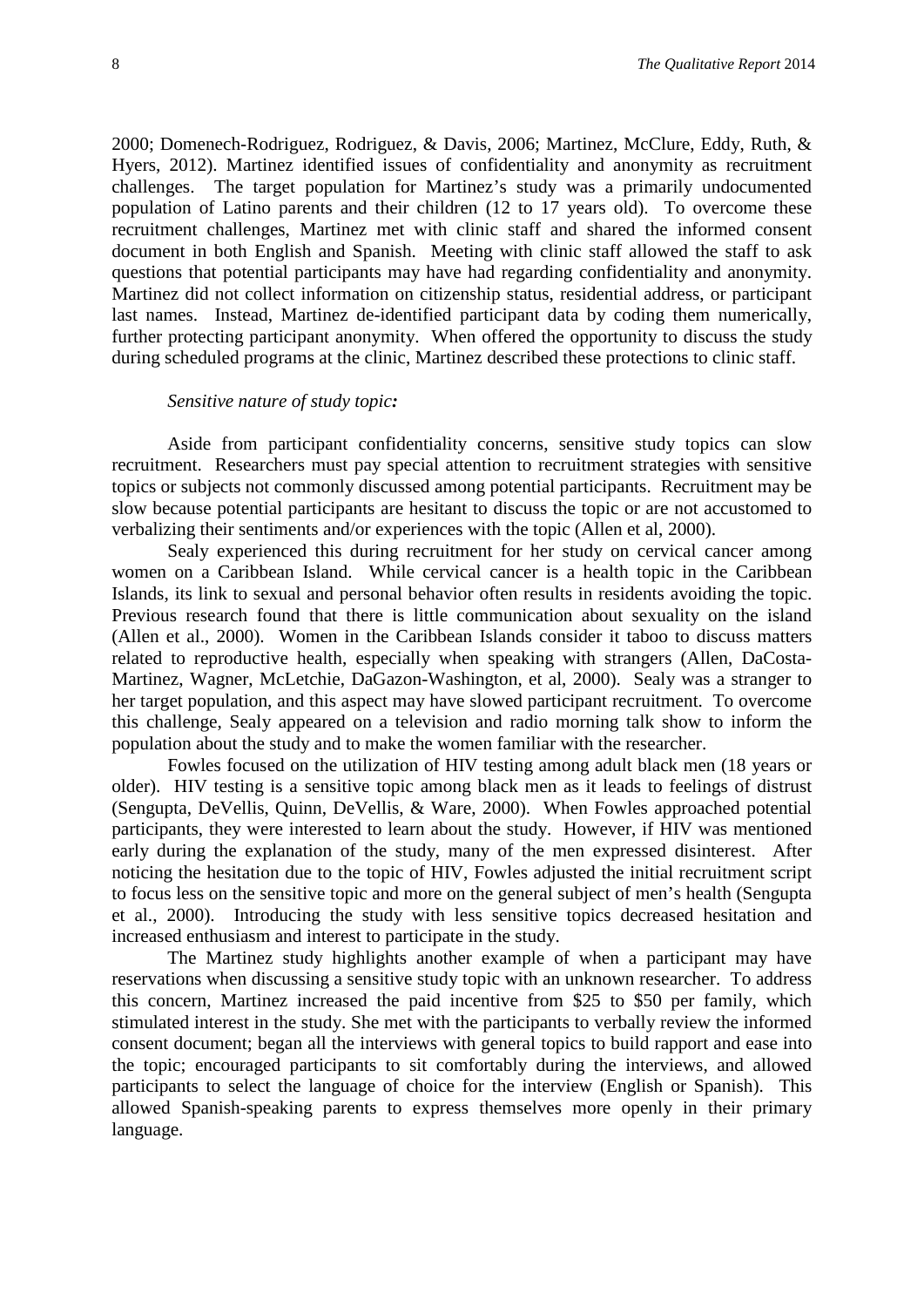*Participant's health literacy level:*

Health literacy levels influence the health-related encounters of individuals within the health care system and in participation in research studies (Agency of Healthcare Research and Quality [AHRQ], 2007). Davis encountered health literacy issues that impacted recruitment of participants. During the screening process for the 18 to 22 year old women, Davis asked participants about their sexual history to determine eligibility. Young women interested in the study and open to discussing their sexual history sometimes had a difficult time understanding some of the terms used during the screening process. For example, the screening question for concurrency asked, "During any time you were in a sexual partnership with a guy, have you ever had sex with someone outside of that sexual partnership?" The participants however indicated that they did not understand the question. After Davis screened the first few potential participants, she adjusted the screening question to increase clarity. For subsequent participants Davis used the following screening question, "I want you to think of any time you have had a sexual partner. While you were with a partner, have you ever had sex with anyone else?"

#### *Accessing Participants with One Recruitment Strategy*

During the recruitment process, a researcher may have to alter their initial recruitment strategy to include additional methods to increase participant numbers. Many of us started out using one or two strategies, such as only using flyers. As time progressed and participant enrollment remained stagnant, many of us reevaluated our recruitment plan and added additional strategies to boost enrollment. We experienced the following recruitment issues: only using a flyer at one recruitment site and use of a flyer at many recruitment sites. In many cases, we expanded on these initial strategies by using gatekeepers to access potential participants as is presented in the following section.

## *Use of only a flyer at one recruitment site:*

Many studies use flyers to recruit participants (Holden, Rosenberg, Barker, Tuhrim, & Brenner, 1993). Researchers often place flyers on notice boards in community settings. While flyers can be useful in getting the attention of a potential participant, the flyers may not influence or motivate the participant to enroll in the study. Martinez, Namageyo-Funa, and Rimando placed flyers on notice boards solely at the specific recruitment sites of their respective studies. We did not expect the gatekeepers to encourage participants to read the flyer; rather we anticipated that participants would read the flyer and contact the researchers on their own. We were however not able to recruit participants within the expected time frames using only this strategy.

Martinez placed flyers on notice boards that were covered with other announcements, which may have distracted the potential participants. In the Namageyo-Funa study, the potential participants had low literacy levels and could not read the flyer as was later shared by staff working at the clinic. In the Rimando study, the potential participants did not sign up initially because they may have had additional questions about the study, lack of trust of the researcher, or had low literacy levels. To address these recruitment issues, Martinez repositioned her flyers to the front of the notice boards on each visit to the clinic. Rimando reached out to her dissertation committee for advice. Rimando identified alternative recruitment strategies and implemented them to increase recruitment. Rimando used additional recruitment tools. She solicited the help of clinic staff to help with the recruitment,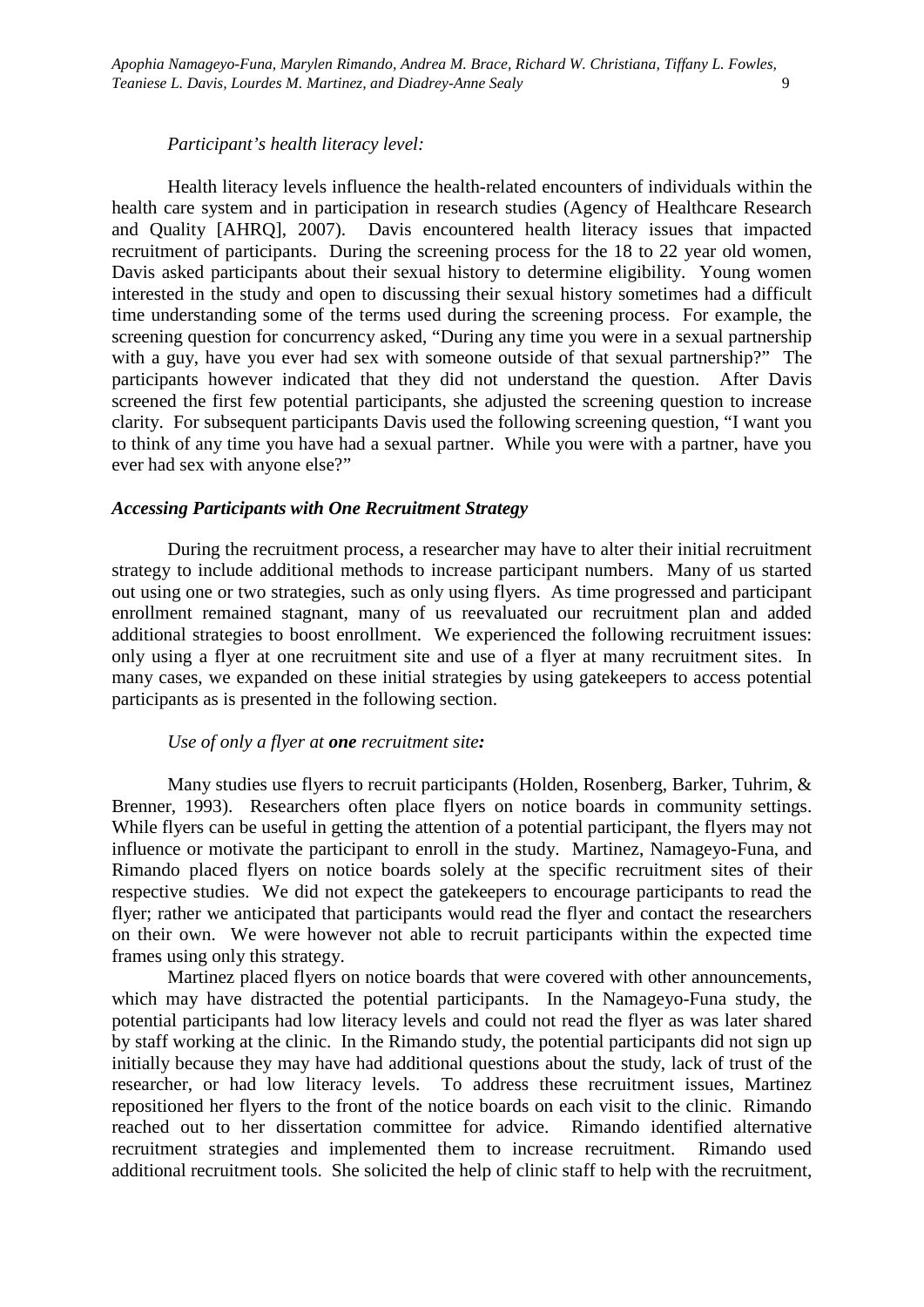and she spent more face time at the clinic answering any questions and concerns of the potential participants. Namageyo-Funa chose to spend more time at the clinic. She also used face-to-face recruitment in which she approached potential participants to tell them about the study while they waited for their appointment. The staff working at the clinic recommended this strategy, highlighting the low literacy levels of the potential participants.

#### *Use of only a flyer at many recruitment sites:*

Placement of flyers at recruitment sites is critical to the recruitment efforts of any study (Holden et al, 1993). Based on a study design, researchers can recruit potential participants from one site or from many sites. Although some of us only placed a flyer in one location, others had study designs that permitted them to place flyers in numerous locations such as bus stops, public libraries, universities, and barbershops. Placing flyers in numerous places did not facilitate recruitment within the expected time frames for the Brace and Fowles studies. These studies may have had slow recruitment because the flyers were either placed on notice boards covered with other flyers and announcements or the flyers were removed. Fowles encountered problems at multiple sites. At public bus stops, the flyers were removed or posted over. At a local university, Fowles' flyers competed with a similar study and she experienced "territory claim" with the other researcher. Consequently she had to remove her flyers from the university. Brace hung flyers on public notice boards throughout the university campus. She printed the flyers on bright paper and used promotional tools to garner attention from students. Recruitment was slow using just the flyers for Brace and Fowles. To overcome these challenges, Brace and Fowles used additional recruitment tools such as street recruitment, recruiting face-to-face in classrooms, and enlisting the help of gatekeepers.

#### *Working with Gatekeepers:*

Gatekeepers, which may include staff at a recruitment site or stakeholders off-site, can provide a researcher with access to potential participants as was highlighted in our experiences above. Although it is important to use gatekeepers during recruitment, they may facilitate or hinder recruitment of participants. Some of us experienced recruitment issues while working with the gatekeepers, including the time commitment of the gatekeepers, gatekeeper role, and participant perception of the gatekeepers.

#### *Time commitment of the gatekeepers:*

While gatekeepers do provide access to potential participants, their time commitment to a study may vary based on workload or perceived benefit to the target population (Wanat, 2008). Martinez collaborated with clinic staff to reach potential participants and garner interest in joining her study. The clinic staff was not paid to assist with recruitment. They informed clients about the study as their workload permitted, which slowed recruitment. To address this challenge, the clinic director paired Martinez with one clinic counselor who made phone calls to clients meeting the study criteria. The counselor conducted two 1-hour phone call sessions, which yielded recruitment of 14 of the 21 families. The counselor briefly introduced the study, and asked whether the client was open to hearing more about the study. Martinez contacted and scheduled interviews with interested participants who had spoken with the clinic counselors about the study. Using a gatekeeper trusted by the target population and supported by clinic leadership to directly support recruitment proved essential in the Martinez study.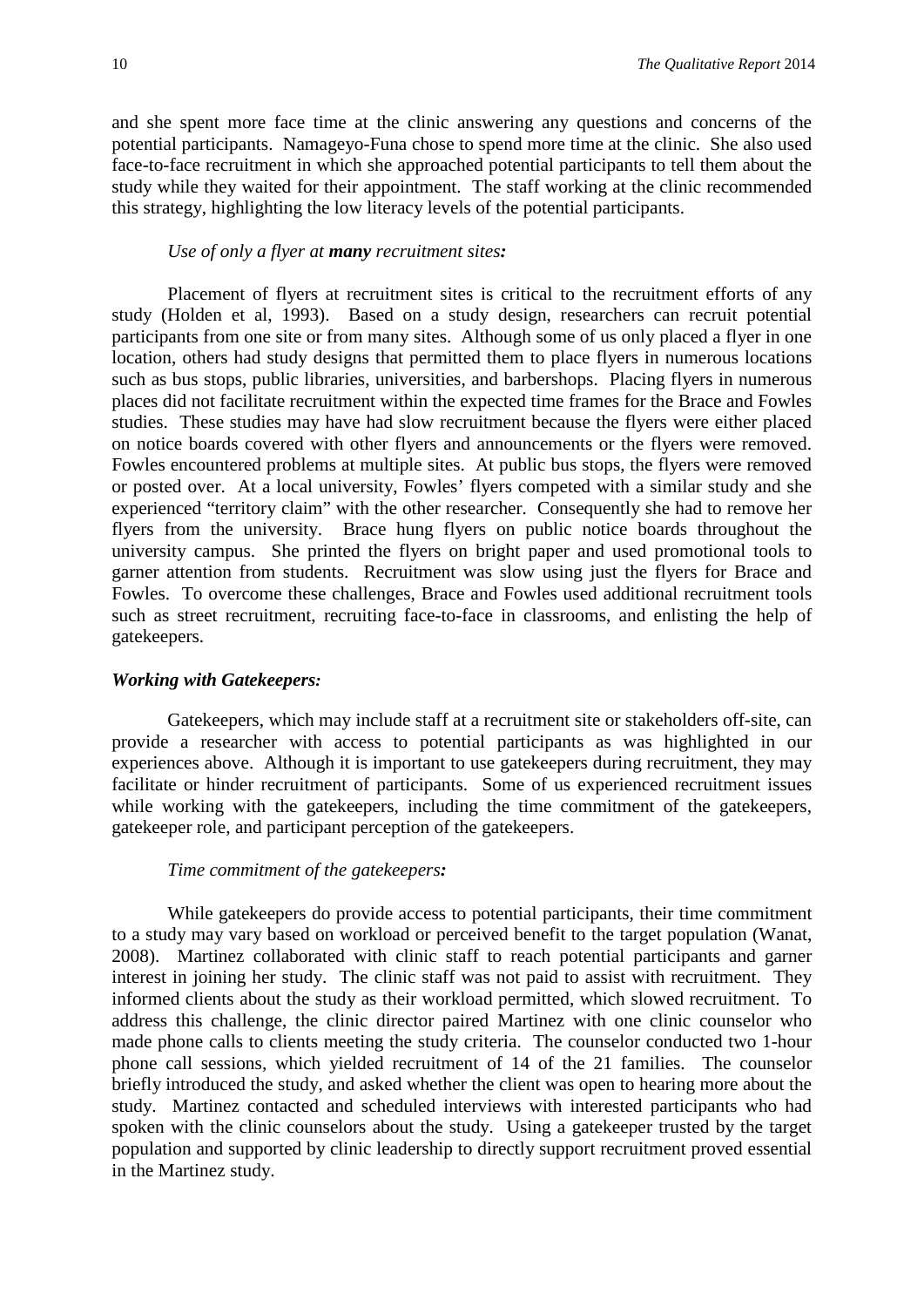#### *Role of the gatekeepers:*

While gatekeepers provide access to potential participants for a study, their role in a particular study may or may not be clear to themselves and the participants (Wanat, 2008). Brace implemented a study to examine the impact of a stealth nutrition intervention (Hekler, Gardner, & Robinson, 2010). Brace delivered the intervention through a novel college course that focused on macro-level influences on industrialized food production. The intent of the study was to promote healthy eating among college students without focusing on health outcomes. Brace collaborated with gatekeepers (academic advisors) at the university to recruit participants by advertising this novel course. Brace asked the advisors to promote the course to students during advisement. Confusion arose among the advisors whether the course was actually a new course or an existing course within the university. This may have impacted recruitment because other academic advisors may have disregarded the promotion without forwarding it to students. To address this issue, Brace sent another email to the academic advisors to clarify that the course was new. Some of the academic advisors promoted the course to their students. However, the initial confusion may have resulted in some advisors ignoring the clarifying email thus not promoting the class to their students.

#### *Participant perception of gatekeeper:*

Gatekeepers can provide researchers with access to participants. Although participants generally trust gatekeepers, in certain instances based on the gatekeeper/participant relationship, participants may feel coerced to participate in a study. One concern when working closely with schools during recruitment is the potential for coercion when researching children. Christiana obtained minor assent from students at the beginning of the interview by asking participants to sign a form with age-appropriate language. While obtaining minor assent presented no difficulties, there were concerns that coercion may have been a factor during this aspect of recruitment. Staff in the main office called potential participants to the conference room to meet with Christiana. Some participants asked him if they were in trouble when they arrived. To overcome this challenge, Christiana immediately reassured the participants they were not in trouble. Although Christiana tried to reassure the participants, the initial anxiety among participants may have altered their decision to participate in the study.

#### *Additional Recruitment Issues*

Additional recruitment issues that were not grouped into any of the categories above included participant expectations about the study and location to interview participants.

#### *Participant expectations:*

The time commitment or amount of work required to participate in a study can vary widely. Finding potential participants while they are at work or occupied with another activity makes it hard for those interested to participate to enroll in a study. Only two of us reported experiencing slow recruitment because of participant perceptions or expectations of the study. Brace recruited participants to enroll in a novel 15-week course. The course syllabus included an extensive reading list that students had to complete as part of the course. Brace sent the reading list via email to enrolled participants so that they could begin purchasing the required books before the semester commenced. Enrollment in the course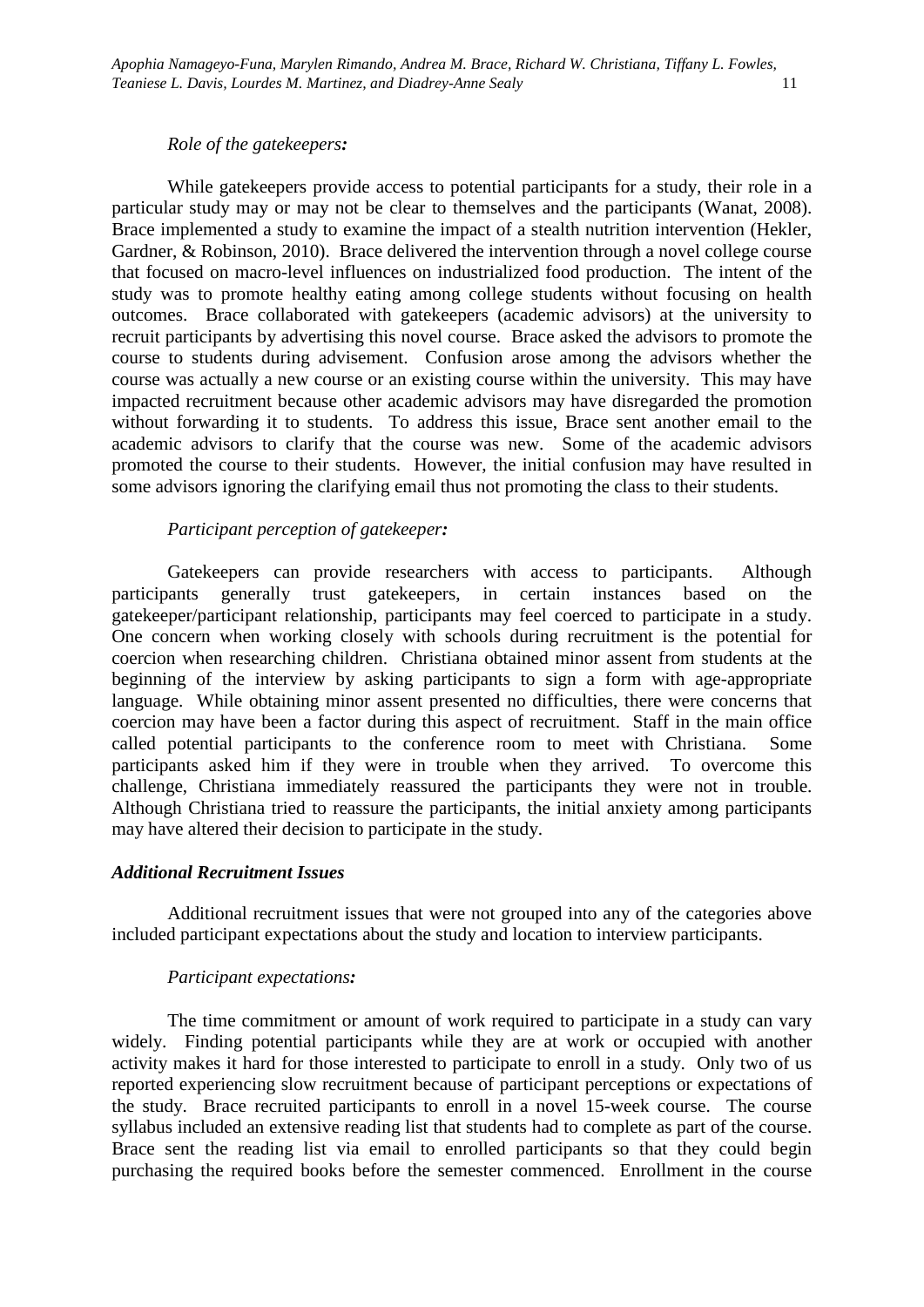dropped by 20% after Brace sent the email about the requirements. At the end of the semester, Brace interviewed participants to assess how to increase participation for future classes. Recommendations included not sending out the syllabus in advance and only sending out a portion of the reading list. The perceived high workload of the course made students hesitant to participate in the study.

The Namageyo-Funa study experienced recruitment challenges because of the time commitment. The Namageyo-Funa study required a 60-90 minute time commitment. Participants could enroll only after they had received care from the clinic. Clinic appointments for participants, however, would last between 2-4 hours. Participants who were initially interested in the study were then too exhausted to commit an additional hour of their time to participate in the study after their appointment. To address this issue, Namageyo-Funa scheduled participant recruitment to days and times when the clinic scheduled many patients. Having many patients meant that clinic staff had limited time with potential participants to ensure all patients in the clinic received care. With a shorter duration in the clinic visit, potential participants committed time to the study.

#### *Interview location:*

The interview location can impact recruitment (Elwood, & Martin, 2004). Participants are less likely to enroll in a research study if the location is not convenient. Researchers may have limited access to locations for interviews, which was the case in the Fowles' study. Fowles planned to interview participants in private study rooms within public libraries close to recruitment sites. Fowles encountered several challenges in using the library, which included the library hours of operation, policies to reserve private study rooms in advance, and the limited time allowed to occupy study rooms. To overcome this obstacle, Fowles contacted local businesses owners including barbershops, gyms, and housing facilities to ask for permission to conduct interviews in a private, noiseless room within their facility. The business owners accommodated the request, allowing Fowles access to a private space to interview participants.

# **Recommendations**

Based upon our experiences with the recruitment process during our dissertation research, we present several recommendations for novice researchers. We propose the following:

- 1) collaborate with gatekeepers trusted by participants;
- 2) use additional recruitment tools; and
- 3) understand the target population when planning a research study.

# *Collaborate with gatekeepers trusted by participants:*

Novice researchers may experience difficulty accessing participants for qualitative research studies depending on the target population (Moralez, Rao, Livaudis, & Thompson, 2012; Svensson, Ramirez, Peres, Barnett, & Claudio, 2012). Gatekeeper and administrator support builds trust and credibility with participants and may facilitate recruitment (Eide et al, 2005; Morrison et al., 2012; Porter et al, 2000; Wolfenden, Kypri, Freund, & Hodder, 2009). We recommend that novice researchers strategically collaborate with gatekeepers and those trusted by potential participants.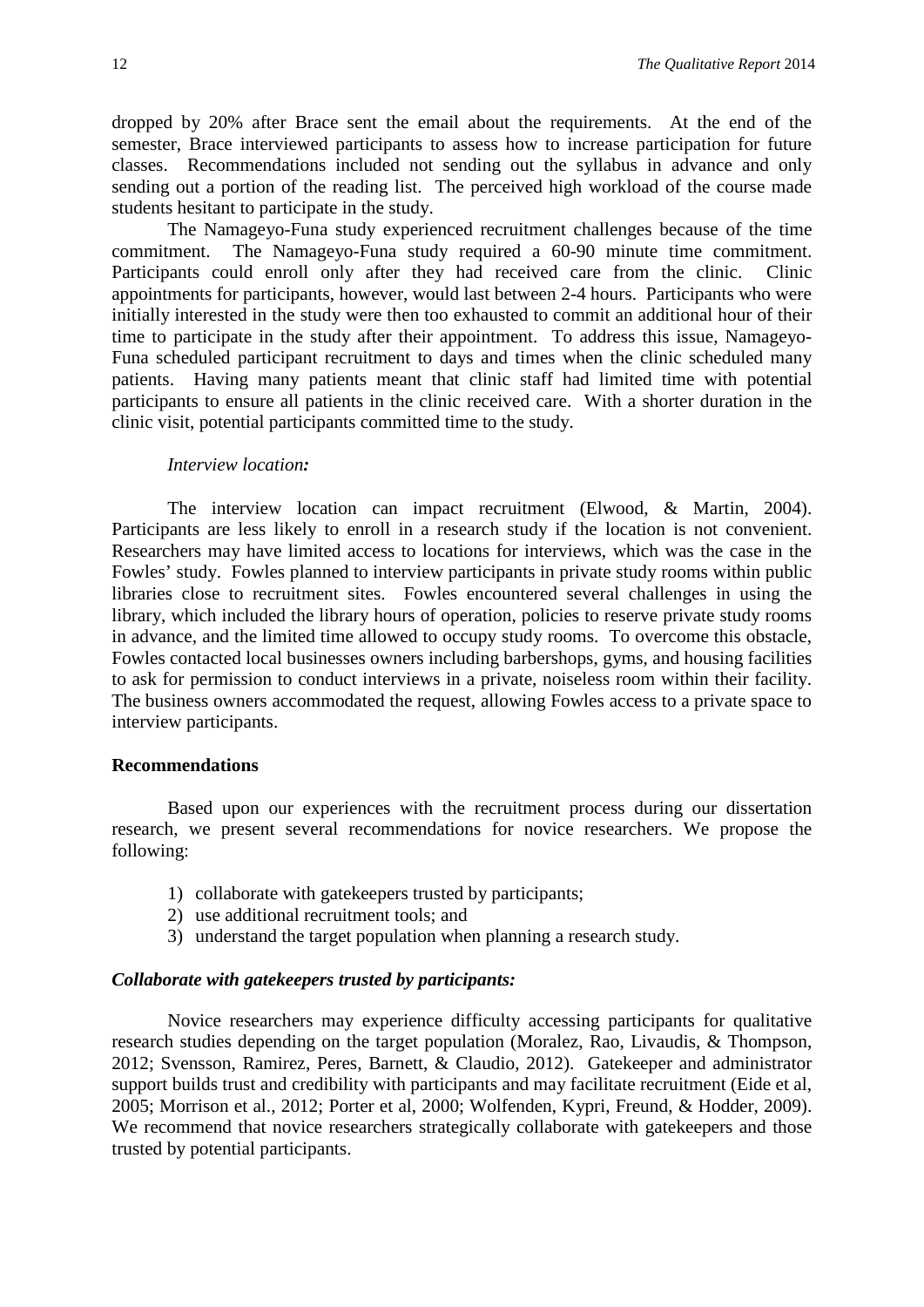*Apophia Namageyo-Funa, Marylen Rimando, Andrea M. Brace, Richard W. Christiana, Tiffany L. Fowles, Teaniese L. Davis, Lourdes M. Martinez, and Diadrey-Anne Sealy* 13

Aside from having the gatekeepers provide access to the population, novice researchers should clarify the study and the gatekeeper roles and expectations. We reported this recommendation in the Martinez, Namageyo-Funa, and Rimando studies in which they collaborated with staff at the clinics to recruit participants. In these studies, interaction with the clinic staff built trust, increased access, provided an interview location, and allowed them to refine their research approach as appropriate based on information learned about participants. Christiana and Brace also used this approach in an academic setting. They collaborated with the school administrators, which provided access to potential participants.

## *Use additional recruitment tools:*

Novice researchers may experience difficulty implementing an initial recruitment strategy and may need to include additional tools to facilitate recruitment.More than half of our studies began with one recruitment strategy. The use of one recruitment tool resulted in challenges to reach an adequate sample in a short time frame. Based on our experiences, we recommend that novice researchers incorporate more than one tool to recruit participants.

Novice researchers should consider using proactive recruitment tools for hard-toreach participants. Proactive recruitment tools may include constant contact, such as sending follow-up emails, phone calls, or face-to-face contact with participants. Rimando incorporated face-to-face recruitment, which allowed her to greet potential participants in a friendly manner, ease fears, and answer questions about the study. Namageyo-Funa's population had low literacy levels, which required her to read the flyers to potential participants. Sealy added radio and television interviews to her recruitment plan to increase awareness of her study. Fowles added a recruitment team who wore uniforms that were printed with recruitment messages promoting inquiry into her study. Brace enlisted the help of academic advisors to advertise the novel course to students.

#### *Understand the target population:*

Understanding your target population is crucial during the recruitment of public health qualitative research (Felsen et al., 2010; Renert et al., 2013). Successful recruitment strategies for one group of participants may not work for other participants when there are differences in education levels, cultural heritage, and values. Examples include identifying the sensitivity of a topic to your target population and health literacy issues. It is important for researchers to be cognizant of the context of participants. The Sealy and Fowles studies encountered challenges with their participants' perception of the sensitive topics of cervical cancer and HIV testing. Furthermore, Davis and Rimando encountered challenges with low "health literacy" in their target populations while Namageyo-Funa encountered low "literacy" levels. Based upon our recruitment experiences, we recommend novice researchers make an effort to understand the characteristics of their target population such as sensitivity to topics, cultural background, and reading and education levels.

#### **Conclusions**

The challenges and successes of recruiting participants in research studies focused on health have continued over time. We encountered recruitment challenges and successes similar to those reported elsewhere by researchers (Felsen et al., 2010; Jones et al., 2009; Morrison et al., 2012; Renert et al., 2013; Spratling, 2012). Our recruitment challenges present several opportunities for novice researchers recruiting a similar sample of participants. Novice researchers can learn to build trust with participants and gatekeepers in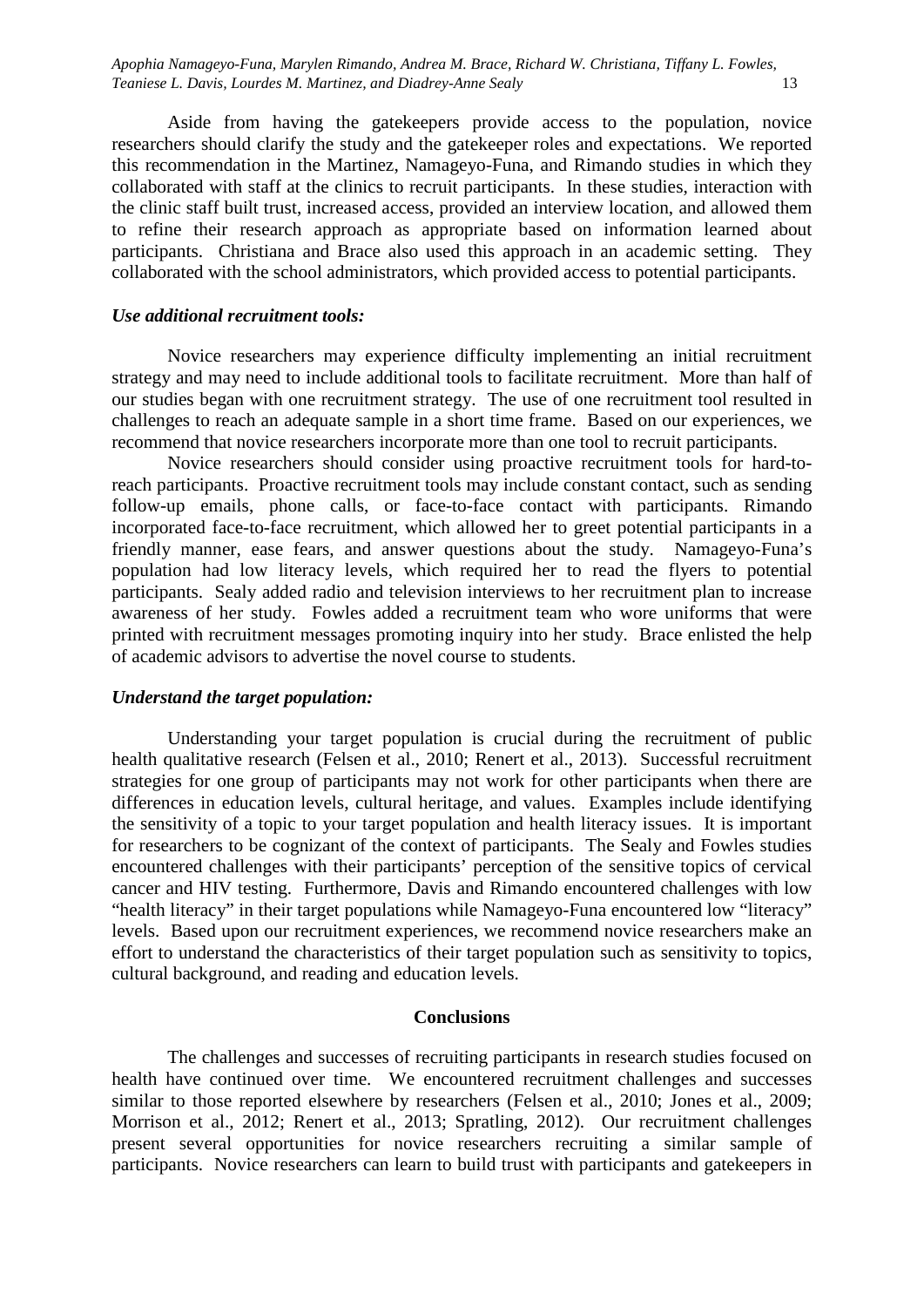future qualitative research studies. While it is important to learn from other researchers' recruitment challenges in a variety of settings and their successful recruitment strategies (Felsen et al., 2010; Miller, McKeever, & Coyte, 2003), it is important for novice researchers to question why these recruitment challenges continue to exist and apply these lessons to their own participant recruitment.

#### **References**

- Agency for Healthcare Research and Quality. (2013). Health Literacy. Reterived from (http://www.ahrq.gov/research/findings/factsheets/literacy/healthlit/index.html).
- Allen, C. F., Da Costa Martinez, D., Wagner, U., McLetchie, K., DaGazon-Washington, A., Chapman-Smith, T., & Russel-Brown, P. (2000). *HIV and youth in Tobago: Silence and secrecy in a small island*. Paper presented at the XIII International AIDS Conference. Durban, South Africa.
- Belmont Report. (1978). *Belmont Report: Ethical principles and guidelines for the protection of human subjects of research*. (Vol. 2, DHEW No.5, 78-0014). Washington, DC: US Government Printing Office.
- Domenech-Rodriguez, M., Rodriguez, J., & Davis, M. (2006). Recruitment of firstgeneration Latinos in a rural community: The essential nature of personal contact. *Family Process, 45,* 87–100.
- Eide, P., & Allen, C. B. (2005). Recruiting transcultural qualitative research participants: A conceptual model. *International Journal of Qualitative Methods, 4*(2), 1-11.
- Elwood, S. A., & Martin, D. G. (2004). Placing interviews: Location and scales of power in Qualitative Research. *The Professional Geographer, 52*(4), 649-657.
- Felsen, C. B., Shaw, E. K., Ferrante, J. M., Lacroix, L. J., & Crabtree, B. F. (2010). Strategies for in-person recruitment: Lessons learned from a New Jersey primary care research network study. *Journal of the American Board of Family Medicine, 23,* 523-533.
- Hekler, E. B., Gardner, C. D., & Robinson, T. N. (2010). Effects of a college course about food and society on students' eating behaviors. *American Journal of Preventive Medicine, 38*(5), 543-547.
- Holden, G. Rosenberg, G., Barker, K., Tuhrim, S., & Brenner, B. (1993). The recruitment of research participants: A review. *Social Work and Health Care*, *19*(2), 1-44.
- Jones, R. A., Steeves, R., & Williams, I. (2009). Strategies for recruiting African American men into prostate cancer screening studies. *Nursing Research, 58*(6), 452-456.
- Joseph, G., Kaplan, C. P., & Pasick, R. J. (2007). Recruiting low-income healthy women to research: An exploratory study. *Ethnicity and Health, 12*(5), 497-519.
- Martinez, C., McClure, H., Eddy, J., Ruth, B., & Hyers, M. (2012). Recruitment and retention of Latino immigrant families in prevention research. *Prevention Science, 13*(1), 15- 26.
- Miller, K. L., McKeever, P., & Coyte, P. C. (2003). Recruitment issues in healthcare research: The situation in home care. *Health and Social Care in the Community, 11*(2), 111-123.
- Moralez, E. A., Rao, S. P., Livaudais, J. C., & Thompson, B. (2012). Improving knowledge and screening for colorectal cancer among Hispanics: Overcoming barriers through a PROMOTORA-led home-based educational intervention. *Journal of Cancer Education, 27*(3), 533-539.
- Morrison, Z., Gregory, D., Thibodeau, S., & Copeland, J. (2012). Ouch! Recruitment of overweight and obese adolescent boys for qualitative research. *The Qualitative Report,* 17(64), 1-17. Retrieved from http://www.nova.edu/ssss/QR/QR17/morrison.pdf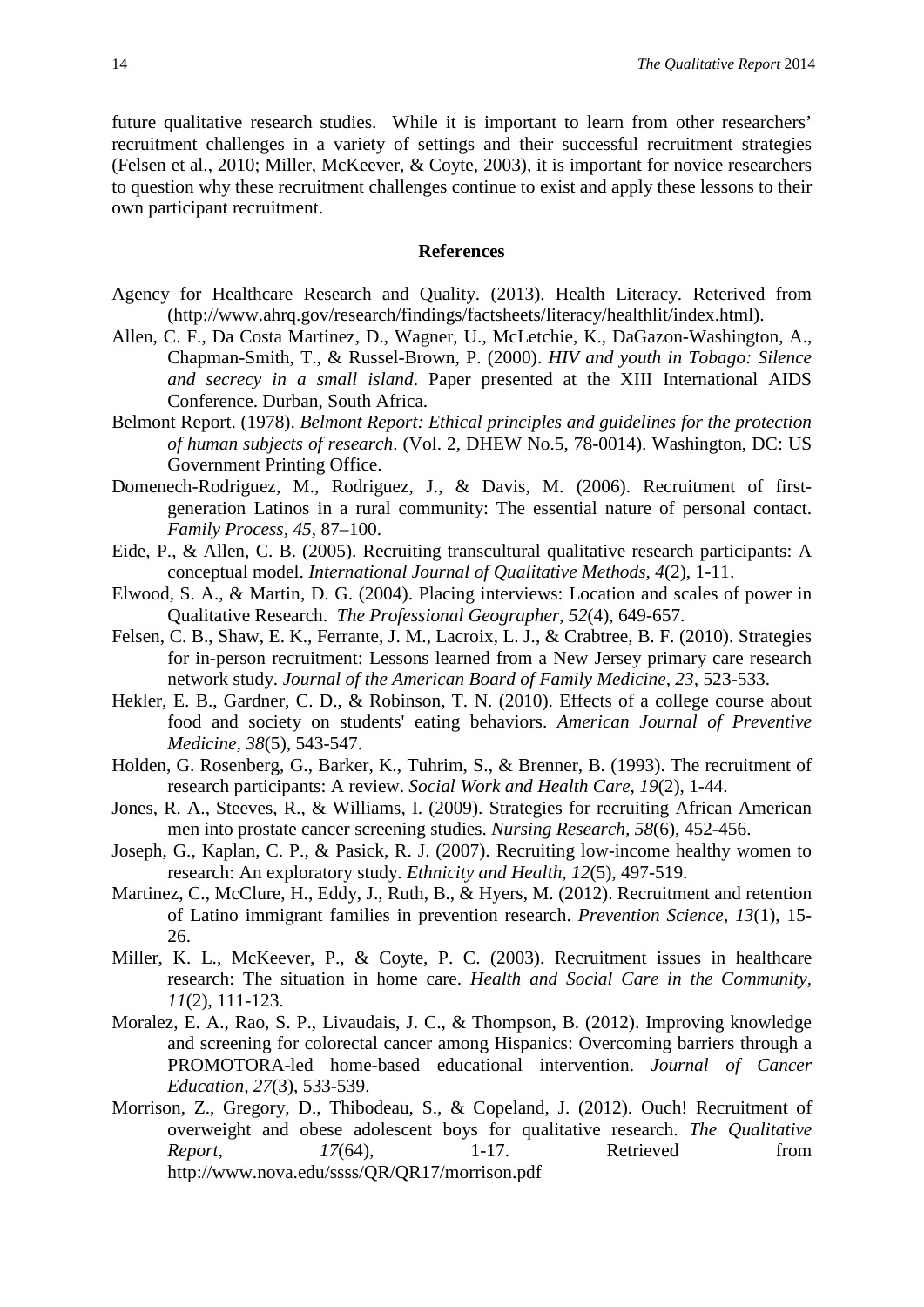*Apophia Namageyo-Funa, Marylen Rimando, Andrea M. Brace, Richard W. Christiana, Tiffany L. Fowles, Teaniese L. Davis, Lourdes M. Martinez, and Diadrey-Anne Sealy* 15

- Porter, E.J., & Lanes, T.I. (2000). Targeting intermediaries to recruit older women for qualitative, longitudinal research. *Journal of Women & Aging, 12*(1/2), 63-75.
- Renert, H., Russell-Mayhew, S., & Arthur, N. (2013). Recruiting ethnically diverse participants into qualitative health research: Lessons learned. *The Qualitative Report*, *18*(23), 1-13. Retrieved from http://www.nova.edu/ssss/QR/QR18/renert23.pdf
- Sengupta, S., DeVellis, R., Quinn, S., DeVellis, B., & Ware, W. (2000). Factors affecting African-American participation in AIDS research. *Journal of AIDS, 24,* 275–284.
- Spratling, R. (2012). Recruitment of medically fragile children and adolescents: Lessons learned from qualitative research. *Journal of Pediatric Health Care, 27*(1), 62-65.
- Svensson, K., Ramirez, O. F., Peres, F., Barnett, M., & Claudio, L. (2012). Socioeconomic determinants associated with willingness to participate in medical research. *Contemporary Clinical Trials, 33*(6), 1197-1205.
- Tigges, B. B. (2003). Parental consent and adolescent risk behavior research. *Journal of Nursing Scholarship, 35*(3), 283-289.
- Wanat, C. L. (2008). Getting past the gatekeepers: Differences between access and cooperation in public school research. *Field Methods, 20*(2), 191–208.
- Wolfenden, L., Kypri, K., Freund, M., & Hodder, R. (2009). Obtaining active parental consent for school-based research: A guide for researchers. *Australian and New Zealand Journal of Public Health, 33*(3), 270-275.

## **Author Note**

Apophia Namageyo-Funa received an MPH in behavioral sciences and health education from Emory University and a PhD in health promotion and behavior from the University of Georgia. Since 2003 Dr. Namageyo-Funa has worked in the field of diabetes prevention and control and has collaborated with researchers to analyze, publish, and present on diabetes among disparate populations. Dr. Namageyo-Funa's research interests are in the promotion of health among disparate populations. Apophia may be contacted at Apophia Namageyo-Funa, PhD, CHES, Department of Health Promotion and Behavior, 300 River Road, University of Georgia, Athens, GA 30602-6522; Phone: 678 274 9347; Email: [apophia8@uga.edu](mailto:apophia8@uga.edu)

Marylen Rimando is a Postdoctoral Research Associate at Georgia Southern University's Rural Health Research Institute. She earned her PhD in Health Promotion and Behavior from the University of Georgia and MPH from Mercer University. Her research interests include heart disease prevention, hypertension and diabetes management and education, rural health disparities, health literacy, non-compliance, and patient-provider communication. She has presented at state and national public health conferences. She has taught undergraduate health promotion courses for 5 years. She is CHES certified and Certified in Public Health. Marylen may be contacted at Marylen Rimando, PhD, MPH, CHES, CPH, Postdoctoral Research Associate, Georgia Southern University, Rural Health Research Institute, P.O. Box 8028, Statesboro, GA 30460; Email: [mrimando@georgiasouthern.edu](mailto:mrimando@georgiasouthern.edu)

Andrea Brace earned a BA in Psychology, BS in Biological Sciences, MS in Health Promotion, and a PhD in Health Promotion and Behavior. Andrea has been CHES certified for 4 years, and an evaluator for 8 years. Andrea has presented at local, regional and national public health conferences and has two publications in peer-reviewed journals. She is a member of the Georgia Sociological Association, Society for Behavioral Medicine, and the American Evaluation Association. She was an ORISE post-doctoral fellow at the Centers for Disease Control and Prevention. Currently she is an Assistant Professor at Towson University. Andrea may be contacted at Andrea M. Brace, PhD, CHES, Assistant Professor,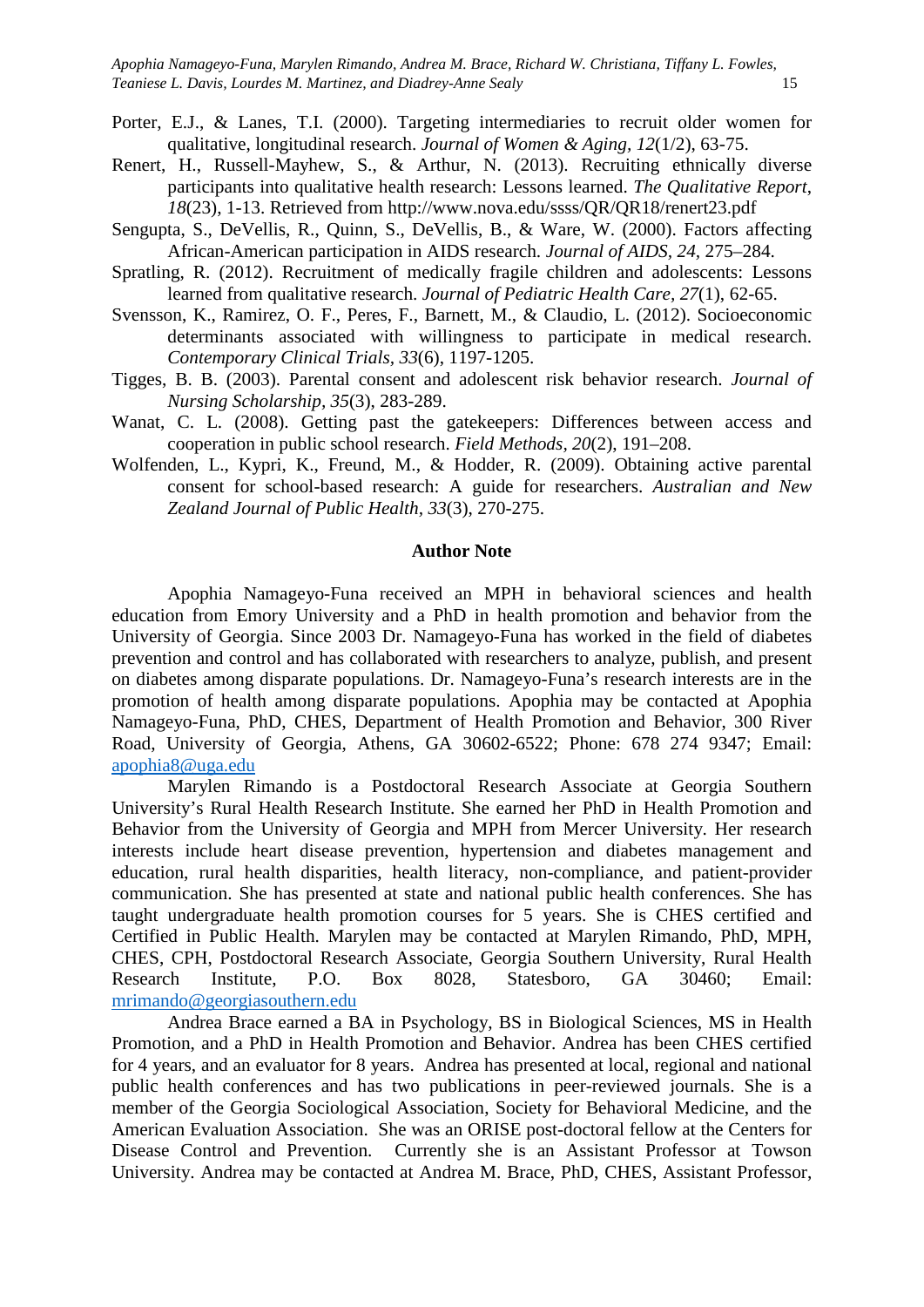Department of Health Science, Linthicum Hall - 101G, Towson University; Phone: 410-704- 4218; Email: [abrace@towson.edu](mailto:abrace@towson.edu)

Richard W. Christiana is currently a postdoctoral research associate at the University of Georgia, College of Public Health. He received a Bachelor of Science degree in anthropology from Binghamton University, a Master of Arts degree in anthropology from the University at Albany, and a PhD in health promotion and behavior from the University of Georgia. Dr. Christiana's research focuses on community-based participatory approaches to prevent childhood obesity by promoting positive physical activity and nutrition behaviors. Richard may be contacted at Richard W. Christiana, PhD, Office of Outreach and Engagement, University of Georgia, 125B Rhodes Hall, Athens, GA 30602; Email: [rchristi@uga.edu](mailto:rchristi@uga.edu)

Tiffany L. Fowles serves as the Child Health Senior Manager Epidemiologist for the Maternal and Child Health Office of Epidemiology at the Georgia Department of Public Health. Dr. Fowles manages Epidemiologists and Data Analysts while conducting epidemiological research for the Supplemental Nutrition Assistance Program for Women, Infants, and Children (WIC) and various Child Health programs. Dr. Fowles has earned a Master of Science in Public Health from Tulane University School of Public Health and Tropical Medicine, and Doctor of Public Health from the University of Georgia. Dr. Fowles focuses on spatial epidemiology and health promotion to examine the needs of various at-risk populations. Tiffany may be contacted at Tiffany L. Fowles, DrPH, MSPH, 2 Peachtree Street NW Suite 11-105, Atlanta, Georgia 30303; Phone: 404-463-2449; Email: [tlparr](mailto:tlparr-fowles@dhr.state.ga.us)[fowles@dhr.state.ga.us](mailto:tlparr-fowles@dhr.state.ga.us)

Teaniese Davis is a FIRST Postdoctoral Research Fellow at Emory University. Her research focuses on HIV and STD prevention among adolescents and young adults. She has worked in public health research since 2001. Her initial introduction into public health was as a Health Educator for HIV/STD risk-reduction interventions. She has experience in intervention development, implementation, and evaluation. Her current work continues to explore sexual partnerships among adolescents and young adults, sexual decision-making, and factors either inhibiting or facilitating disease risk-reduction strategies. Teaniese may be contacted at Teaniese 'Tina' Latham Davis, PhD, Post-Doctoral Research Fellow, Emory University, Rollins School of Public Health, Department of Behavioral Sciences and Health Education, 1518 Clifton Rd. NE, #410, Atlanta, GA 30322; Email: [teaniese.davis@emory.edu](mailto:teaniese.davis@emory.edu)

Lourdes M. Martinez is a doctoral candidate in Health Promotion and Behavior at the University of Georgia. Her research area of interest is Latino health, specifically parent-child communication about sexual health and pregnancy prevention, beliefs and intent towards human papillomavirus vaccination, and cervical cancer prevention and education. Ms. Martinez obtained a Master of Science degree in Adult Education and a Bachelors of Science degree in Therapeutic Recreation from Florida International University. Lourdes may be contacted at Lourdes M. Martinez, MS, Doctoral Candidate, University of Georgia, 300 River Road, Athens, GA 30602; Phone: 404-695-6175; Email: [Lmart09@uga.edu](mailto:Lmart09@uga.edu)

Diadrey-Anne Sealy is currently an Assistant Professor at Loma Linda University. She earned her PhD in Health Promotion and Behavior at the University of Georgia. She has presented at national Public Health conferences on her research. Her research interests include women's health, cancer education, and social support. Diadrey-Anne may be contacted at Diadrey-Anne Sealy, PhD, Assistant Professor, Department of Health Promotion and Education, Loma Linda School of Public Health, Loma Linda, CA 92350; Email: [dsealy@llu.edu](mailto:dsealy@llu.edu)